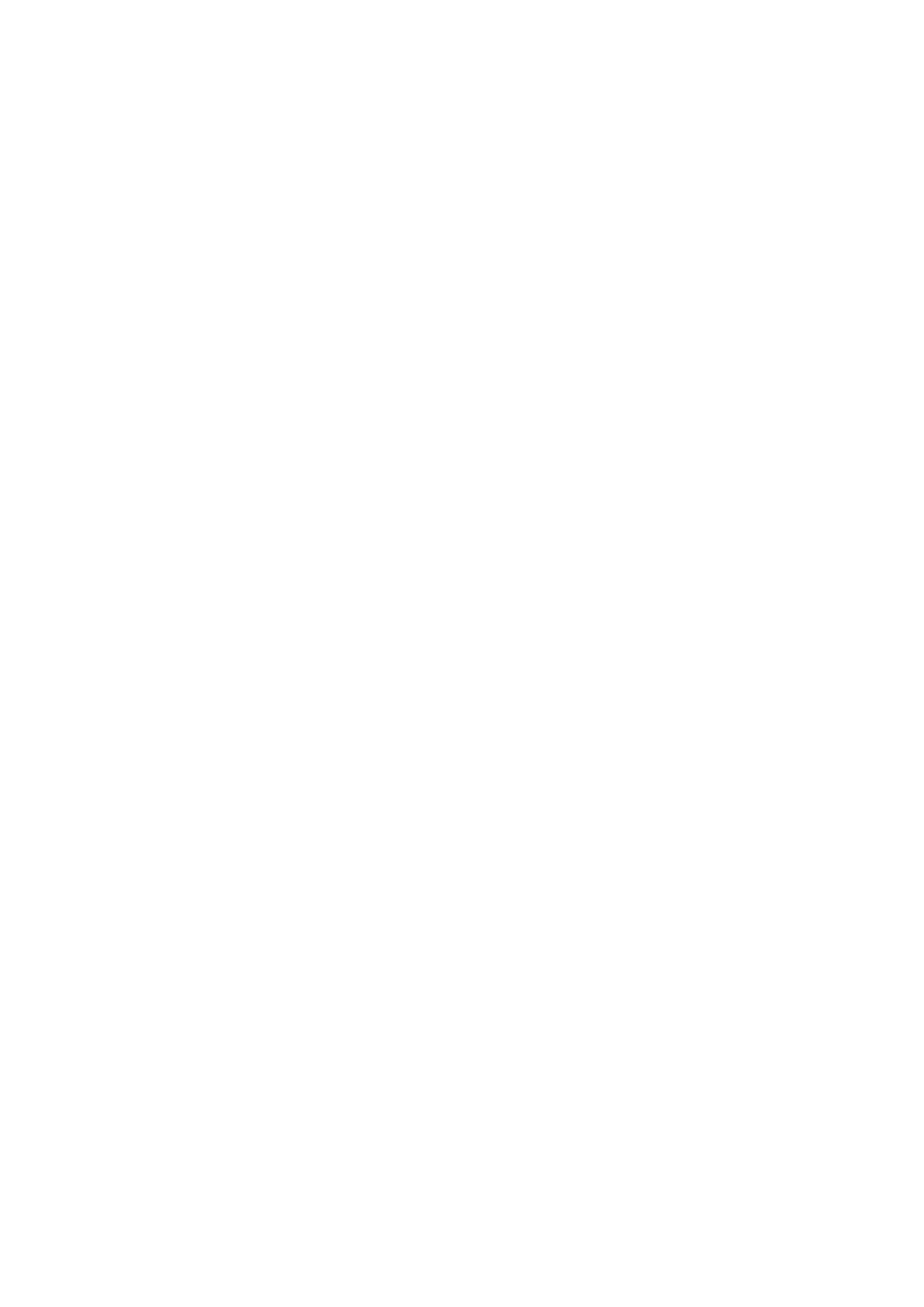

**Queensland** 

# **Pest Management Regulation 2003**

## **Contents**

|         |                                                                                                          | Page           |
|---------|----------------------------------------------------------------------------------------------------------|----------------|
| Part 1  | Preliminary                                                                                              |                |
| 1       | Short title $\ldots \ldots \ldots \ldots \ldots \ldots \ldots \ldots \ldots \ldots \ldots \ldots \ldots$ | 3              |
| 2       |                                                                                                          | 3              |
| 3       |                                                                                                          | 3              |
| Part 1A | <b>Exemptions</b>                                                                                        |                |
| ЗA      | Exemption for electric or fire ant prevention, control or eradication-Act,                               | 3              |
| 3B      | Exemption for red imported fire ant prevention, control or eradication-                                  | 4              |
| 3C      | Exemption of kordon termite barrier-Act, s 10                                                            | 4              |
| 3D      | Exemption for dengue mosquito prevention, control or eradication—Act,                                    | 5              |
| 3E      | Exemption for installing laminated blankets—Act, s 10                                                    | 6              |
| Part 2  | Licensing                                                                                                |                |
| 4       | Competency standard—pest control and fumigation activities                                               | $\overline{7}$ |
| 5       | Competency standard—timber pests qualification                                                           | 9              |
| 6       | Notice of change in circumstances—Act, s 54                                                              | 9              |
| Part 3  | Provisions about pest management activities                                                              |                |
| 7       | Requirements about containers                                                                            | 10             |
| 8       | Labelling of container by pest management technician $\dots\dots$                                        | 11             |
| 8A      | Possession of incorrectly labelled container                                                             | 12             |
| 9       |                                                                                                          | 12             |
| 10      | Storage of fumigants or pesticides other than in motor vehicles.                                         | 13             |
| 11      |                                                                                                          | 14             |
| 12      | Disposal of fumigants or pesticides                                                                      | 14             |
| 13      | Information to be given to occupiers or others                                                           | 15             |
| 14      | Records of use of fumigants or pesticides                                                                | 16             |
| 15      | Records of use for certain treatments for termites                                                       | 17             |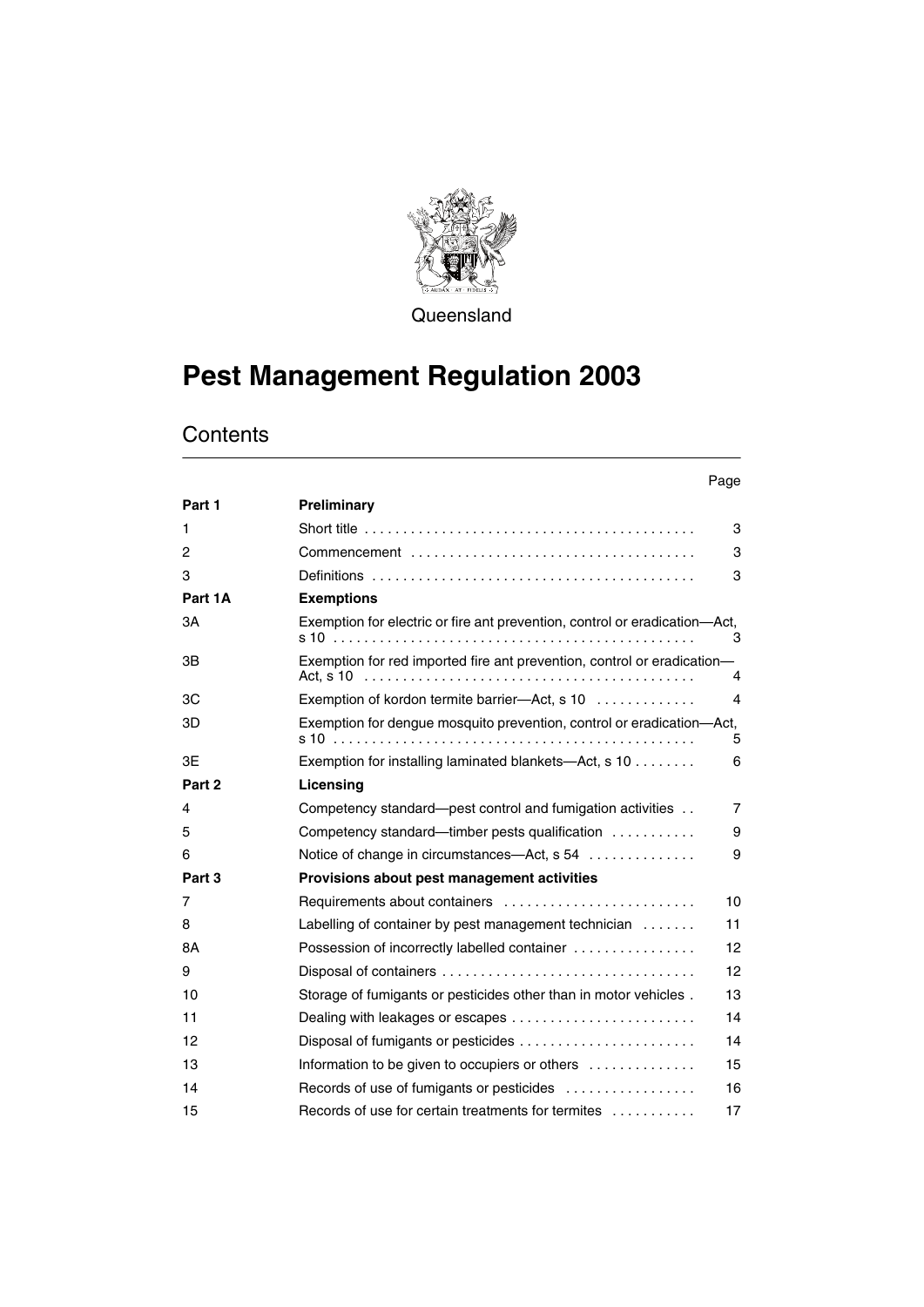#### Contents

| 16                | Requirements about motor vehicles                                             | 18 |
|-------------------|-------------------------------------------------------------------------------|----|
| 17                | Requirements about use of respiratory protective devices                      | 19 |
| Part 4            | Provisions about fumigation activities                                        |    |
| 18                |                                                                               | 20 |
| 19                |                                                                               | 20 |
| 20                | Notifying persons about relevant fumigation activity                          | 21 |
| 21                | Barricades to be erected                                                      | 23 |
| 22                |                                                                               | 23 |
| 23                | Interfering with barricades or danger signs                                   | 23 |
| 24                | Inspecting and testing during fumigation $\ldots \ldots \ldots \ldots \ldots$ | 24 |
| 25                | Releasing fumigant and venting fumigation space                               | 25 |
| 26                | Re-entering fumigation space                                                  | 25 |
| 27                |                                                                               | 25 |
| 28                | Other person to be near technician                                            | 27 |
| 29                |                                                                               | 27 |
| Part 5            | <b>Fees</b>                                                                   |    |
| 30                |                                                                               | 27 |
| 31                |                                                                               | 27 |
| Schedule 2        |                                                                               | 28 |
| <b>Schedule 3</b> |                                                                               | 29 |
|                   |                                                                               |    |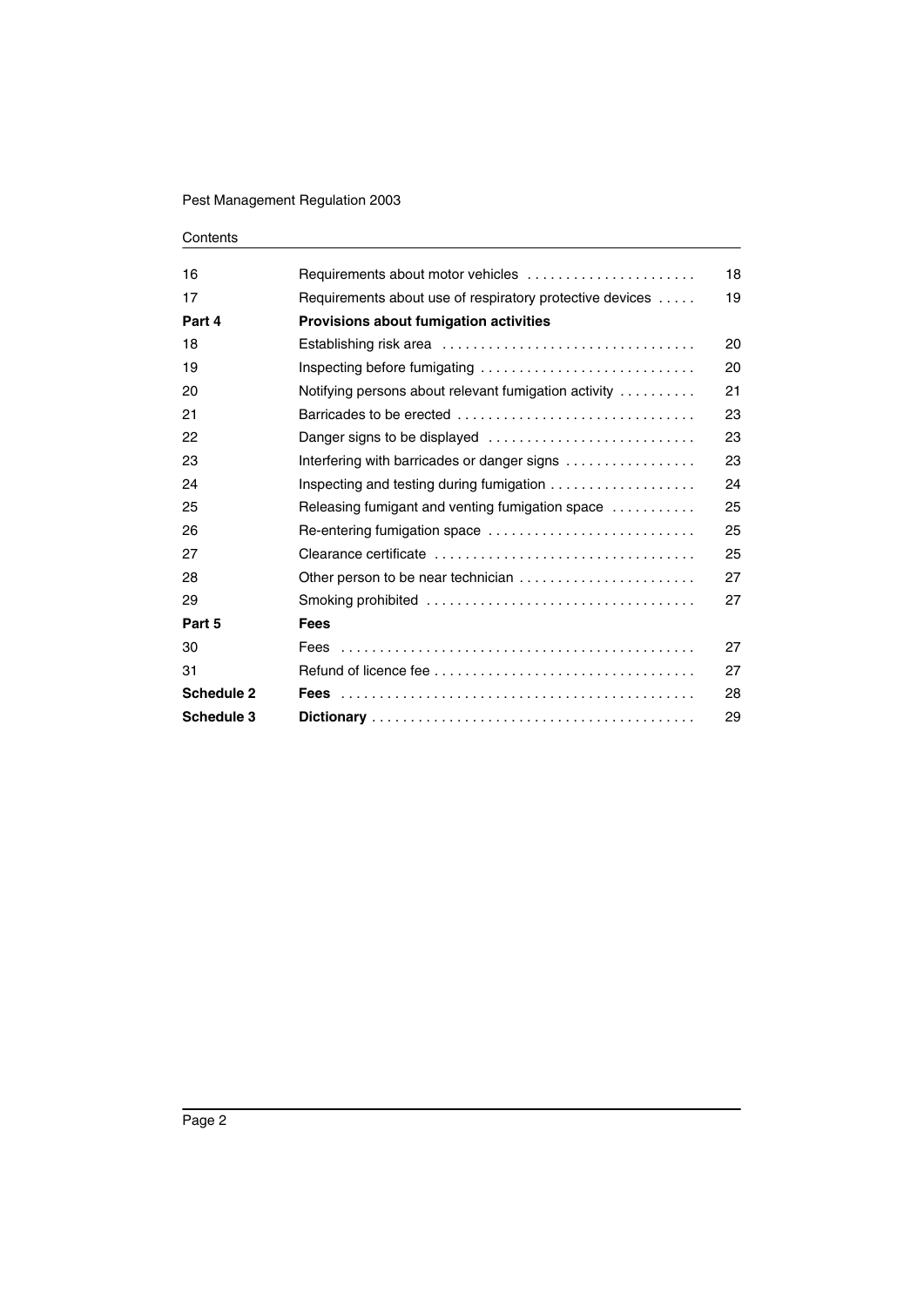$[s 1]$ 

## **Pest Management Regulation 2003**

## <span id="page-4-0"></span>**Part 1** Preliminary

## <span id="page-4-2"></span>**1 Short title**

<span id="page-4-3"></span><span id="page-4-1"></span>This regulation may be cited as the *Pest Management Regulation 2003*.

## <span id="page-4-4"></span>**2 Commencement**

- <span id="page-4-5"></span>(1) Section 13 commences on 20 September 2004.
- (2) Sections 20 and 27 commence on 20 March 2004.
- (3) The remaining provisions of this regulation commence on 20 September 2003.

## <span id="page-4-6"></span>**3 Definitions**

<span id="page-4-9"></span><span id="page-4-7"></span>The dictionary in schedule 3 defines particular words used in this regulation.

## <span id="page-4-8"></span>**Part 1A Exemptions**

## <span id="page-4-11"></span><span id="page-4-10"></span>**3A Exemption for electric or fire ant prevention, control or eradication—Act, s 10**

- (1) This section applies if an authorised officer, or other person, is authorised under the *Biosecurity Act 2014* to treat electric or fire ants, or land or another thing infested with electric or fire ants.
- (2) The use by the authorised officer or other person of an exempted pesticide for the treatment of electric or fire ants, or land or another thing infested with electric or fire ants, is a pest management activity exempted from section 11 and part 2, division 12, of the Act.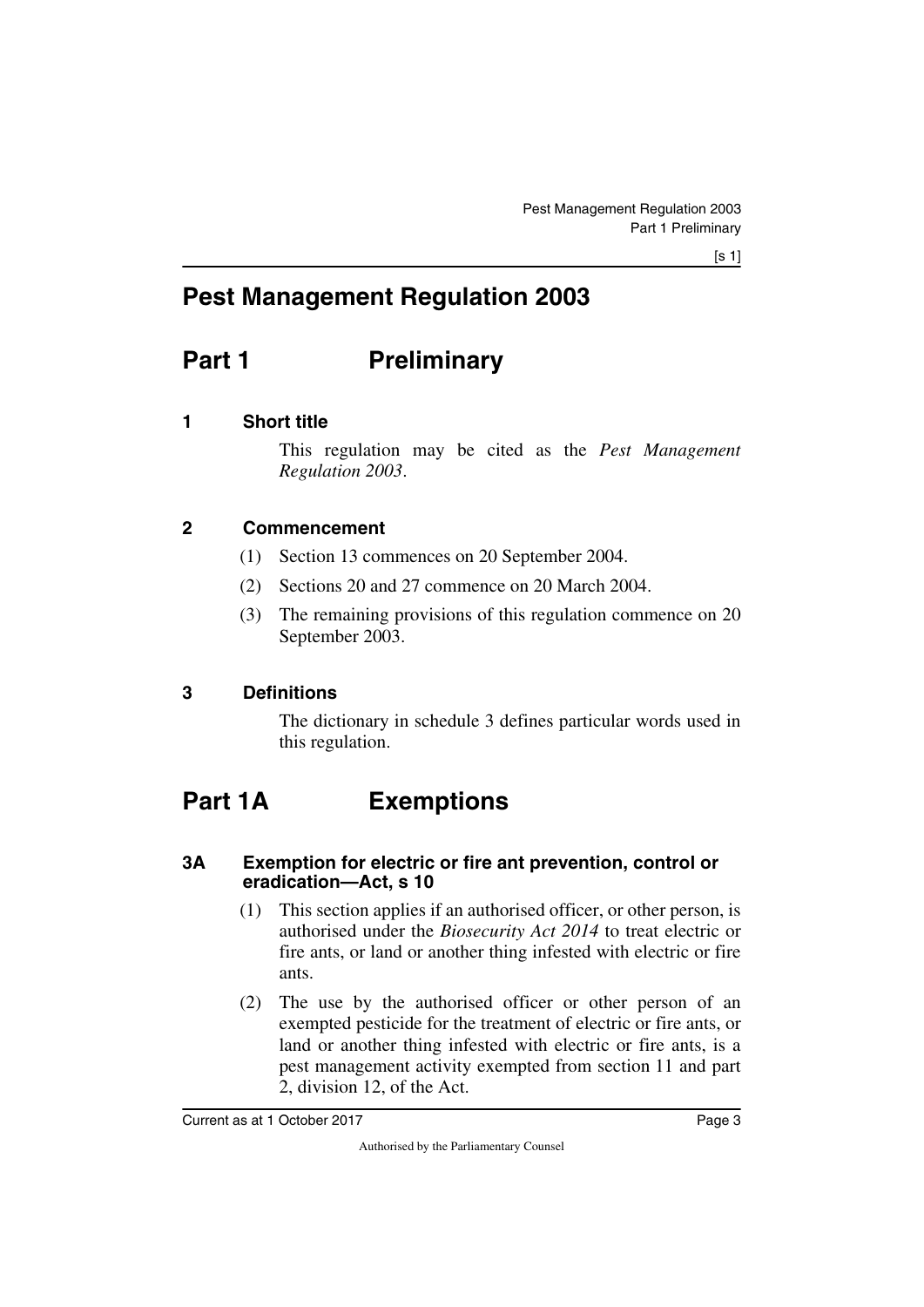(3) In this section—

*electric ant* means *Wasmannia auropunctata*.

*exempted pesticide* means either of the following—

- (a) ground corn baits containing either 0.5% of methoprene or 0.5% of pyriproxyfen as the only active ingredient, applied at a rate of not less than 1.6kg, and not more than 2.0kg, of baits a hectare;
- (b) ground corn baits containing 0.73% of hydramethylnon as the only active ingredient, applied at a rate of not more than 2.5kg of baits a hectare.

*fire ant* means the tropical fire ant (*Solenopsis geminata*) or red imported fire ant (*Solenopsis invicta*).

## <span id="page-5-1"></span><span id="page-5-0"></span>**3B Exemption for red imported fire ant prevention, control or eradication—Act, s 10**

- (1) This section applies if an authorised officer, or other person, is authorised under the *Biosecurity Act 2014* to treat fire ants, or land or another thing infested with fire ants.
- (2) The use by the authorised officer or other person of an exempted pesticide for the treatment of fire ants, or land or another thing infested with fire ants, is a pest management activity exempted from section 11 and part 2, division 12 of the Act.
- (3) In this section—

*exempted pesticide* means ground corn baits containing 0.045% of indoxacarb as the only active ingredient, applied at a rate of not more than 1.7kg of baits a hectare.

*fire ant* means the red imported fire ant (*Solenopsis invicta*).

## <span id="page-5-2"></span>**3C Exemption of kordon termite barrier—Act, s 10**

<span id="page-5-3"></span>(1) An exempted pest management activity carried out by an accredited installer is exempted from section 11 and part 2, division 2 of the Act.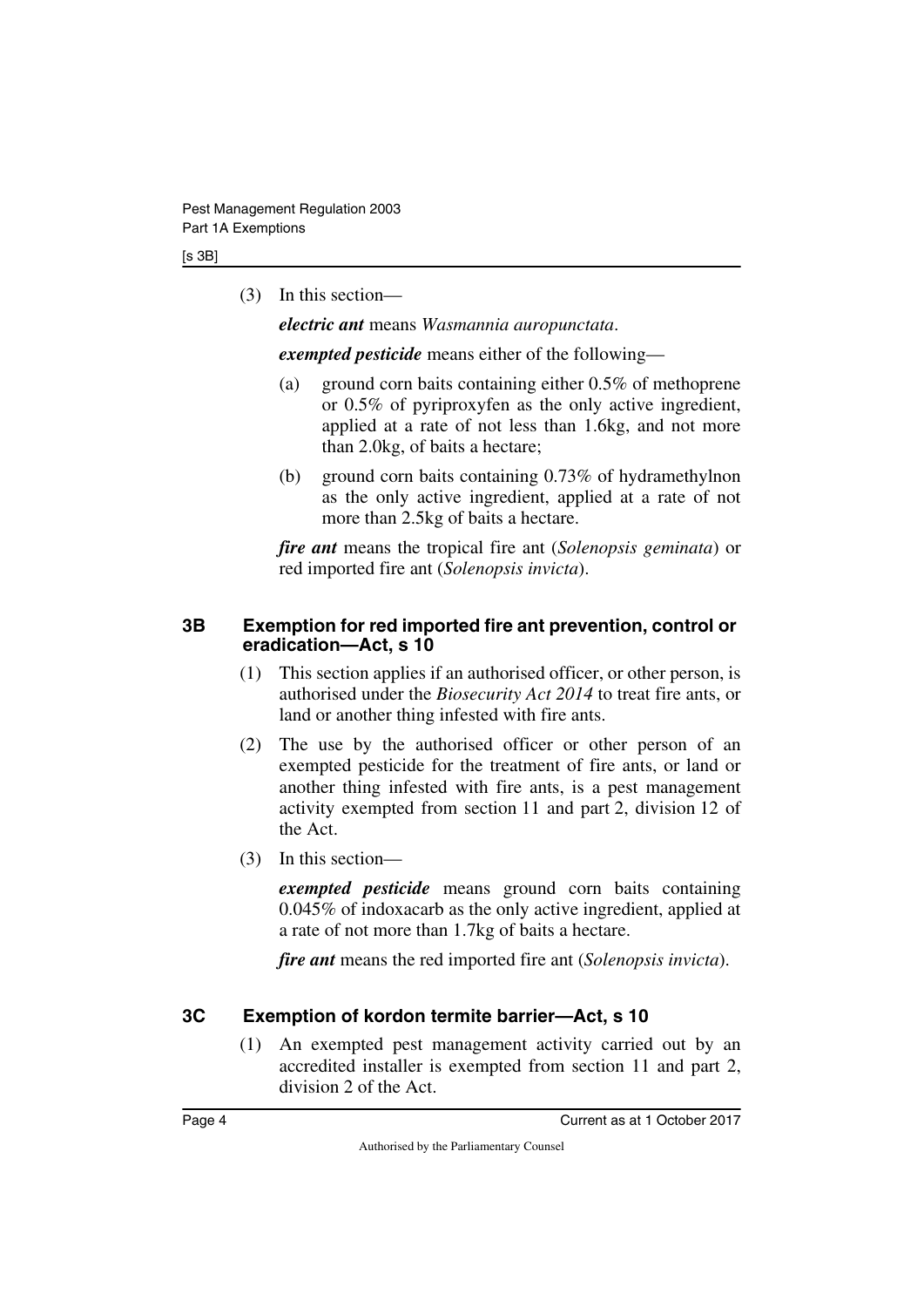(2) In this section—

*accredited installer* means a person who is accredited by Bayer Cropscience to install a kordon termite barrier.

*Bayer Cropscience* means Bayer CropScience Pty Ltd ACN 000 226 022.

*exempted pest management activity* means a pest management activity involving the installation of a kordon termite barrier.

*kordon termite barrier* means a product manufactured by Bayer Cropscience that is a non-woven matrix of polyester fibres—

- (a) impregnated with deltamethrin at a concentration of not more than 2g/m2; and
- <span id="page-6-1"></span>(b) laminated with polyethylene.

## <span id="page-6-0"></span>**3D Exemption for dengue mosquito prevention, control or eradication—Act, s 10**

- (1) This section applies to an exempted pest management activity carried out by an exempted officer, in the course of the officer's official duties, for prevention, control or eradication of dengue mosquitoes.
- (2) The exempted pest management activity is exempted from section 11 and part 2, division 12 of the Act.
- (3) In this section—

*dengue mosquito* includes any mosquito that may be a vector for dengue.

*exempted officer* means—

- (a) either of the following who is also an authorised person appointed under the *Public Health Act 2005*, section  $377(1)$ —
	- (i) a medical entomologist;
	- (ii) an indigenous environmental health coordinator; or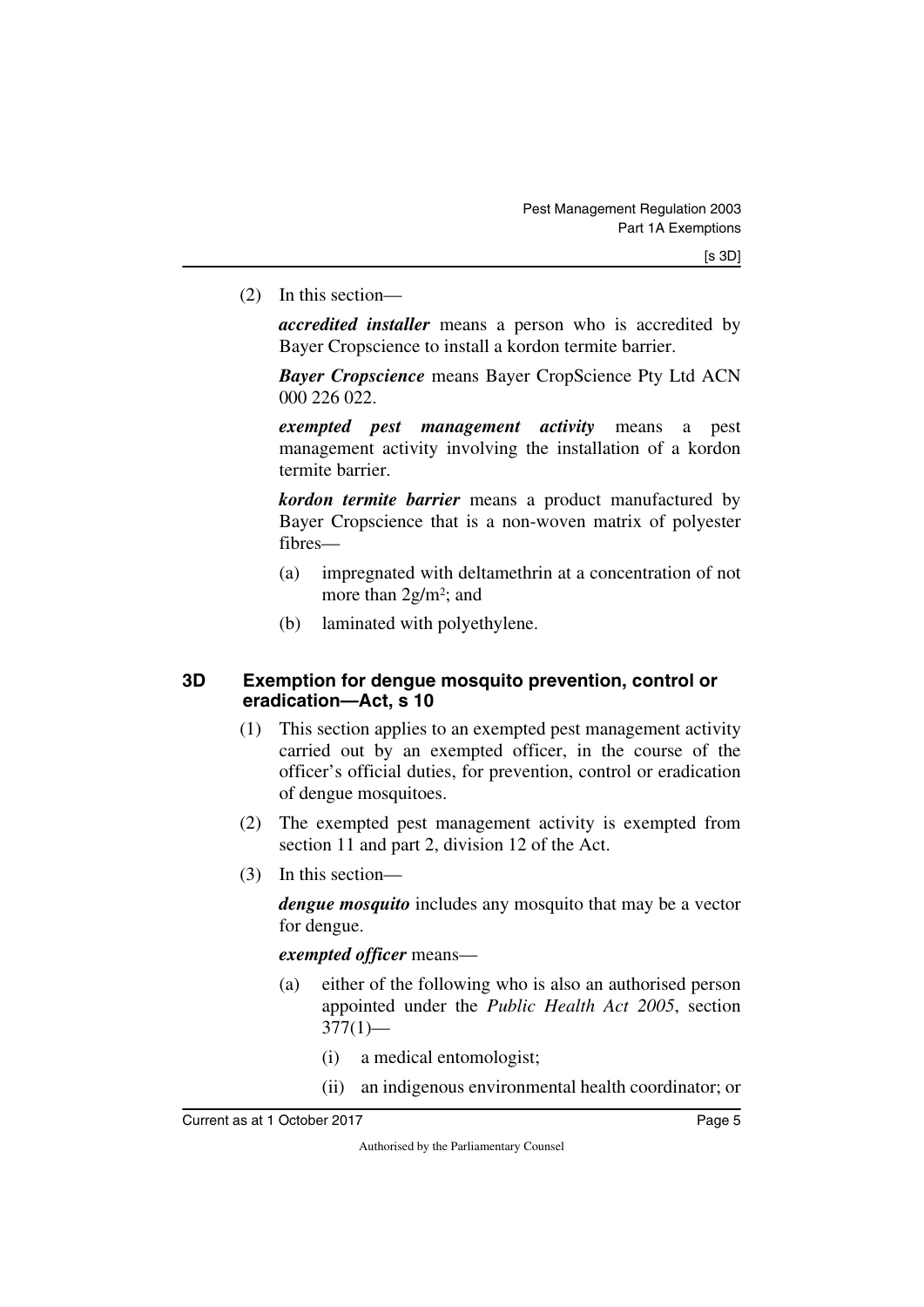[s 3E]

- (b) any 1 of the following who is also an authorised person appointed under the *Public Health Act 2005*, section  $377(1)$  or  $(2)$ —
	- (i) an environmental health officer;
	- (ii) an environmental health worker;
	- (iii) a vector control officer.

*exempted pest management activity* means any of the following pest management activities—

- (a) applying briquettes containing not more than 1.8% of (S)-methoprene as the only active constituent in a way stated in the instructions on the approved label for containers of the briquettes;
- (b) applying pellets containing not more than 4% of (S)-methoprene as the only active constituent in a way stated in the instructions on the approved label for containers of the pellets;
- (c) setting prescribed ovitraps at the rate of not more than 4 prescribed ovitraps at a premises.

*permit* see the Agvet Code of Queensland, section 3.

*prescribed ovitrap* means an ovitrap—

- (a) containing a cloth strip that has been treated with a pesticide containing bifenthrin as the only active constituent; and
- (b) prepared in accordance with a permit.

## <span id="page-7-0"></span>**3E Exemption for installing laminated blankets—Act, s 10**

- <span id="page-7-1"></span>(1) An exempted pest management activity carried out by an accredited installer is exempted from section 11 and part 2, division 12 of the Act.
- (2) In this section—

*accredited installer* means a person who is accredited by TMA for installing laminated blankets.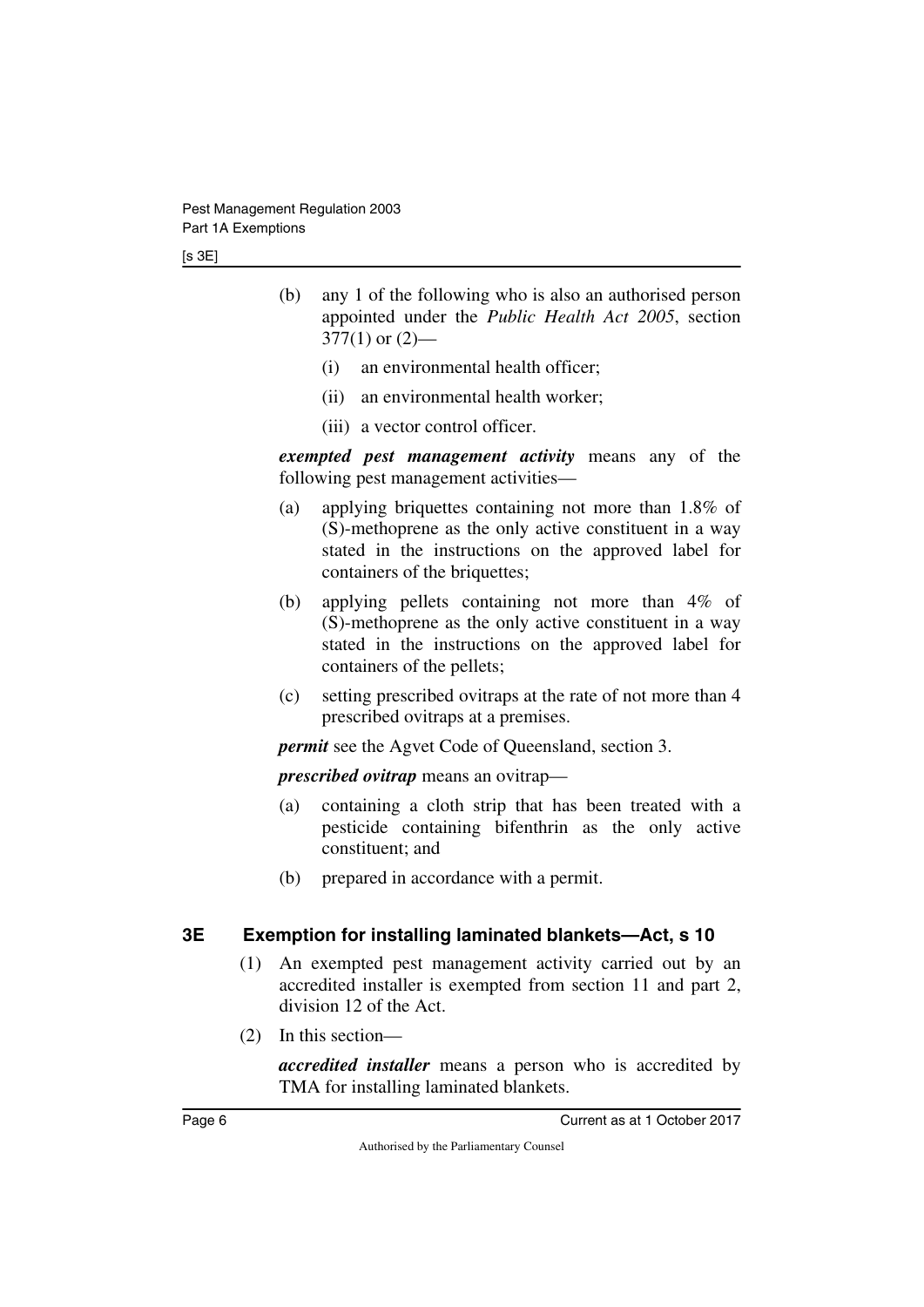$[s 4]$ 

*exempted pest management activity* means a pest management activity involving the installation of a laminated blanket.

*laminated blanket* means a synthetic fibre blanket manufactured by TMA that is—

- (a) impregnated with deltamethrin at a concentration not more than 1g/m2; and
- (b) laminated with polyethylene.
- <span id="page-8-1"></span>*TMA* means TMA Corporation Pty Ltd ACN 009 452 475.

## <span id="page-8-0"></span>**Part 2 Licensing**

### <span id="page-8-3"></span><span id="page-8-2"></span>**4 Competency standard—pest control and fumigation activities**

- (1) For schedule 3 of the Act, definition *pest management qualification*, the competency standard is—
	- (a) for a pest control activity other than a pest control activity for timber pests—successful completion of—
		- (i) all of the following competencies—
			- (A) CPPPMT3005—Modify environment to manage pests;
			- (B) CPPPMT3006—Apply pesticides to manage pests;
			- (C) CPPPMT3018—Maintain equipment and chemical storage areas; or
		- (ii) all of the following competencies—
			- (A) PRMPM05—Modify environment to manage pests;
			- (B) PRMPM06—Apply pesticide to manage pests;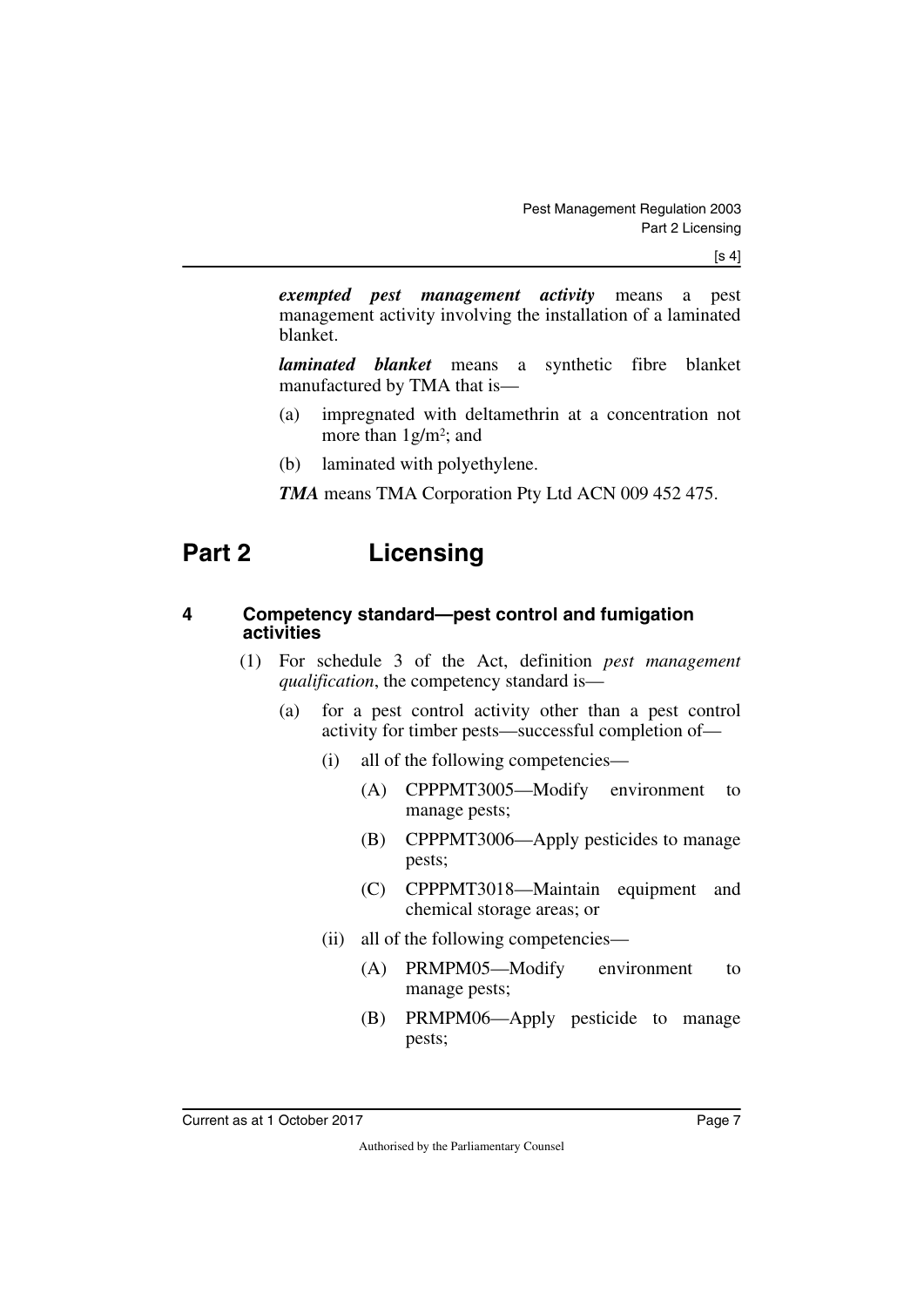| (C) PRMPM18—Maintain an equipment and |  |  |
|---------------------------------------|--|--|
| consumables storage area; or          |  |  |

- (b) for a pest control activity including a pest control activity for timber pests—successful completion of—
	- (i) all of the following competencies—
		- (A) CPPPMT3005—Modify environment to manage pests;
		- (B) CPPPMT3006—Apply pesticides to manage pests;
		- (C) CPPPMT3008—Inspect and report on timber pests;
		- (D) CPPPMT3010—Control timber pests;
		- (E) CPPPMT3018—Maintain equipment and chemical storage areas; or
	- (ii) all of the following competencies—
		- (A) PRMPM05—Modify environment to manage pests;
		- (B) PRMPM06—Apply pesticide to manage pests;
		- (C) PRMPM08—Inspect and report on timber pests;
		- (D) PRMPM10—Control timber pests;
		- (E) PRMPM18—Maintain an equipment and consumables storage area; or
- (c) for a fumigation activity—successful completion of either of the following competencies—
	- (i) CPPPMT3011—Conduct fumigation;
	- (ii) PRMPM11—Conduct fumigation.
- (2) The competency mentioned in subsection  $(1)(c)(ii)$  is taken to include the competency by its former name PRMPM11— Eradicate pests through fumigation.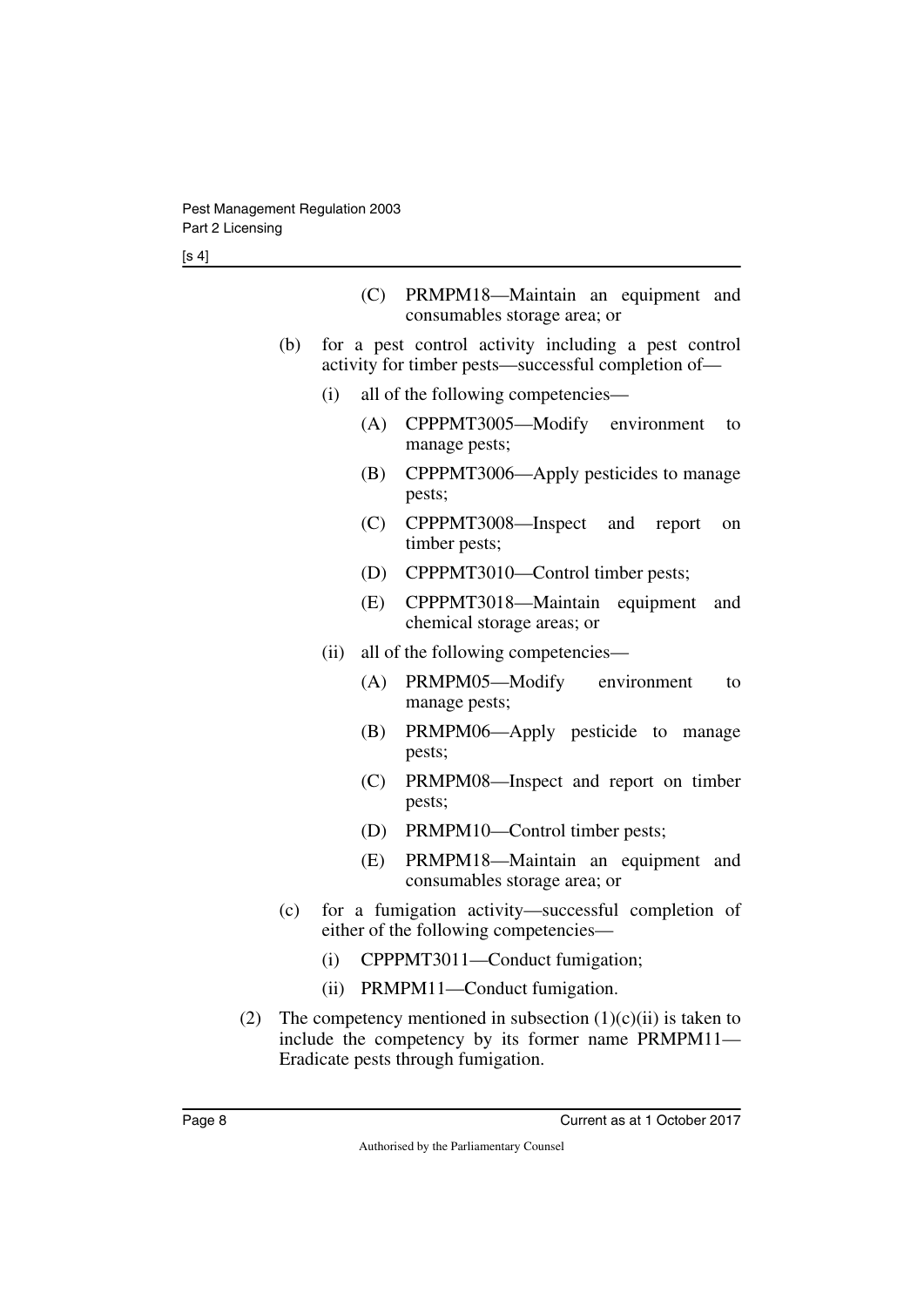### <span id="page-10-0"></span>**5 Competency standard—timber pests qualification**

<span id="page-10-1"></span>For section 131 of the Act, definition *timber pests qualification*, the competency standard is successful completion of the following competencies—

- (a) PRMPM06—Apply pesticide to manage pests;
- (b) PRMPM08—Inspect and report on timber pests;
- <span id="page-10-3"></span>(c) PRMPM10—Control timber pests.

### <span id="page-10-2"></span>**6 Notice of change in circumstances—Act, s 54**

For section 54 of the Act, each of the following is a change in a pest management technician's circumstances of which the chief executive must be given notice—

- (a) a change in the technician's name;
- (b) a change in the technician's business, postal or residential address;
- (c) if the technician is employed, a change in the name or address of the employer;
- (d) if the technician is self-employed, a change in a name under which the technician carries on business as a pest management technician;
- (e) a change in the address of the place where the technician stores fumigants or pesticides;
- (f) a change in the technician's physical or mental capacity that the technician knows, or ought reasonably to know, may adversely affect the technician's ability to competently and safely carry out a pest management activity.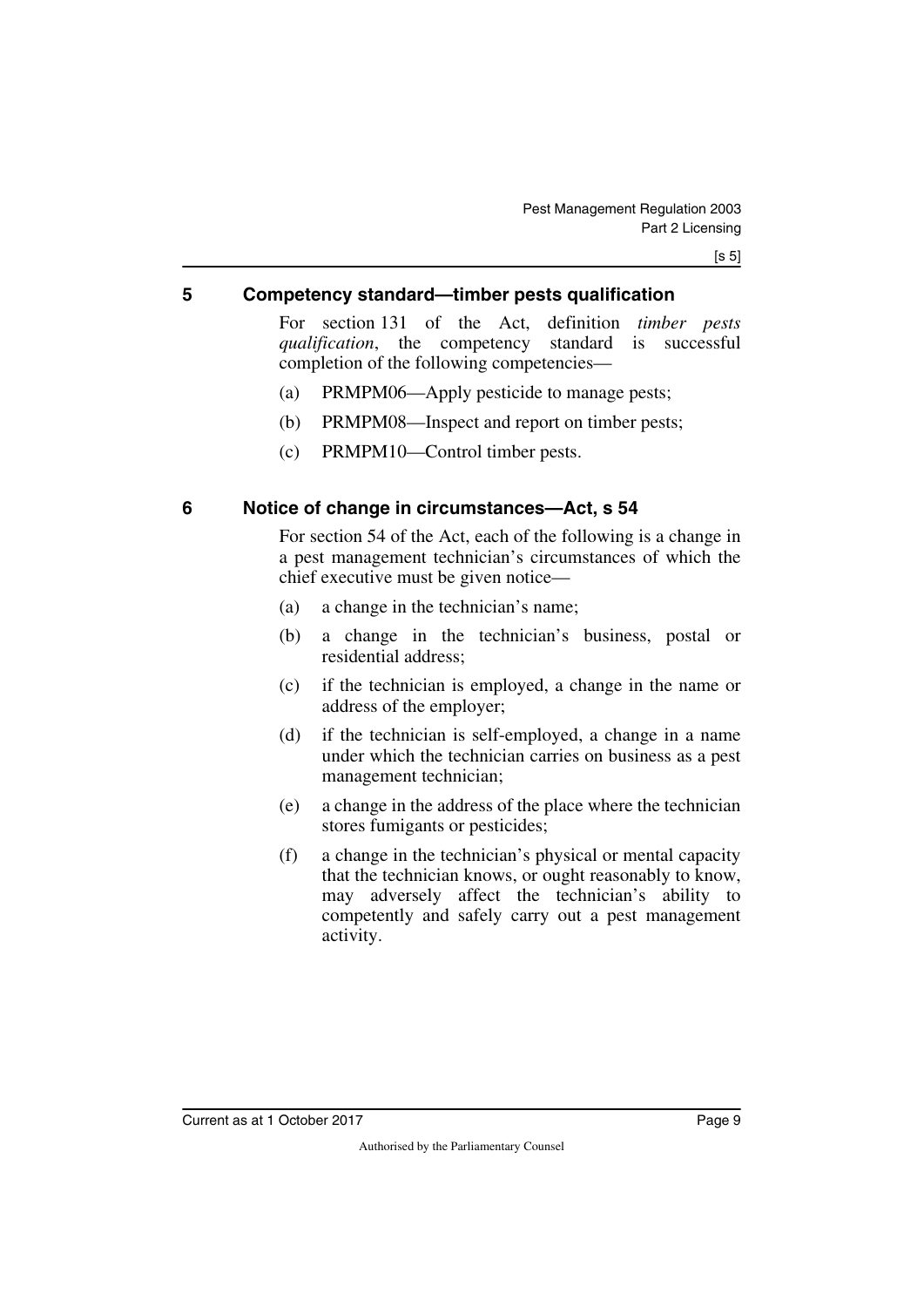<span id="page-11-1"></span><span id="page-11-0"></span>[s 7]

## **Part 3 Provisions about pest management activities**

## <span id="page-11-2"></span>**7 Requirements about containers**

- <span id="page-11-3"></span>(1) A pest management technician must ensure a container used, in relation to the carrying out of a pest management activity, by the technician or a trainee carrying out the activity under the technician's supervision—
	- (a) is impervious to the fumigant or pesticide it contains; and
	- (b) does not react chemically with the fumigant or pesticide it contains; and
	- (c) does not physically interact with the fumigant or pesticide it contains in a way that may result in deterioration of the performance of the container; and
	- (d) can be securely closed; and
	- (e) is sufficiently durable to prevent it from breaking, or its contents from leaking or otherwise escaping, during ordinary handling, transport or storage; and
	- (f) is securely closed at all times unless a fumigant or pesticide is being put into, or taken from, the container; and
	- (g) is not a container that is a food or drink container; and
	- (h) is not a container that is similar in colour, shape or appearance to a food or drink container.

Maximum penalty—20 penalty units.

(2) In this section—

*food or drink container* means a container ordinarily used or supplied for use to hold food or drink.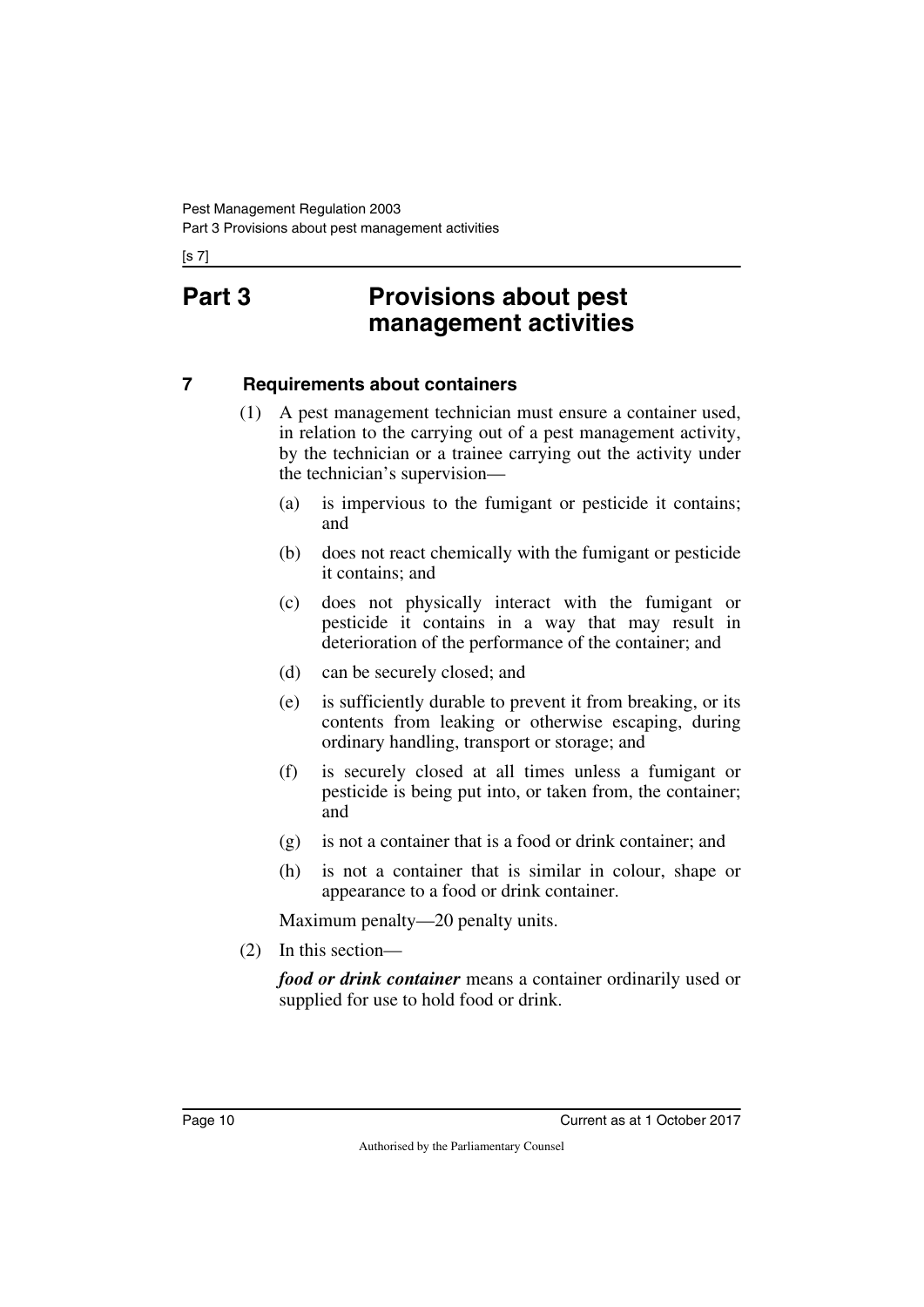### <span id="page-12-0"></span>**8 Labelling of container by pest management technician**

- <span id="page-12-1"></span>(1) This section applies if a pest management technician or a trainee—
	- (a) puts a fumigant or pesticide into a container that does not have an approved label attached to it; and
	- (b) stores the container for future use of the fumigant or pesticide.
- (2) The technician, or the pest management technician who is supervising the trainee, must ensure a label showing the following information is durably printed on, or securely attached to, the outside of the container—
	- (a) each active constituent of the fumigant or pesticide in the container;
	- (b) the strength of each active constituent expressed as—
		- (i) for a liquid in a liquid preparation—the mass or volume of the active constituent in a stated volume of the preparation; or
		- (ii) for a liquid in a solid or semisolid preparation—the mass or volume of the active constituent in a stated mass of the preparation; or
		- (iii) for a solid or semisolid in a liquid preparation—the mass of the active constituent in a stated volume of the preparation; or
		- (iv) for a solid or semisolid in a solid or semisolid preparation—the mass of the active constituent in a stated mass of the preparation; or
		- (v) for a gas in a liquid preparation—the mass of the active constituent in a stated volume of the preparation; or
		- (vi) for a gas in a solid or semisolid preparation—the mass of the active constituent in a stated mass of the preparation; or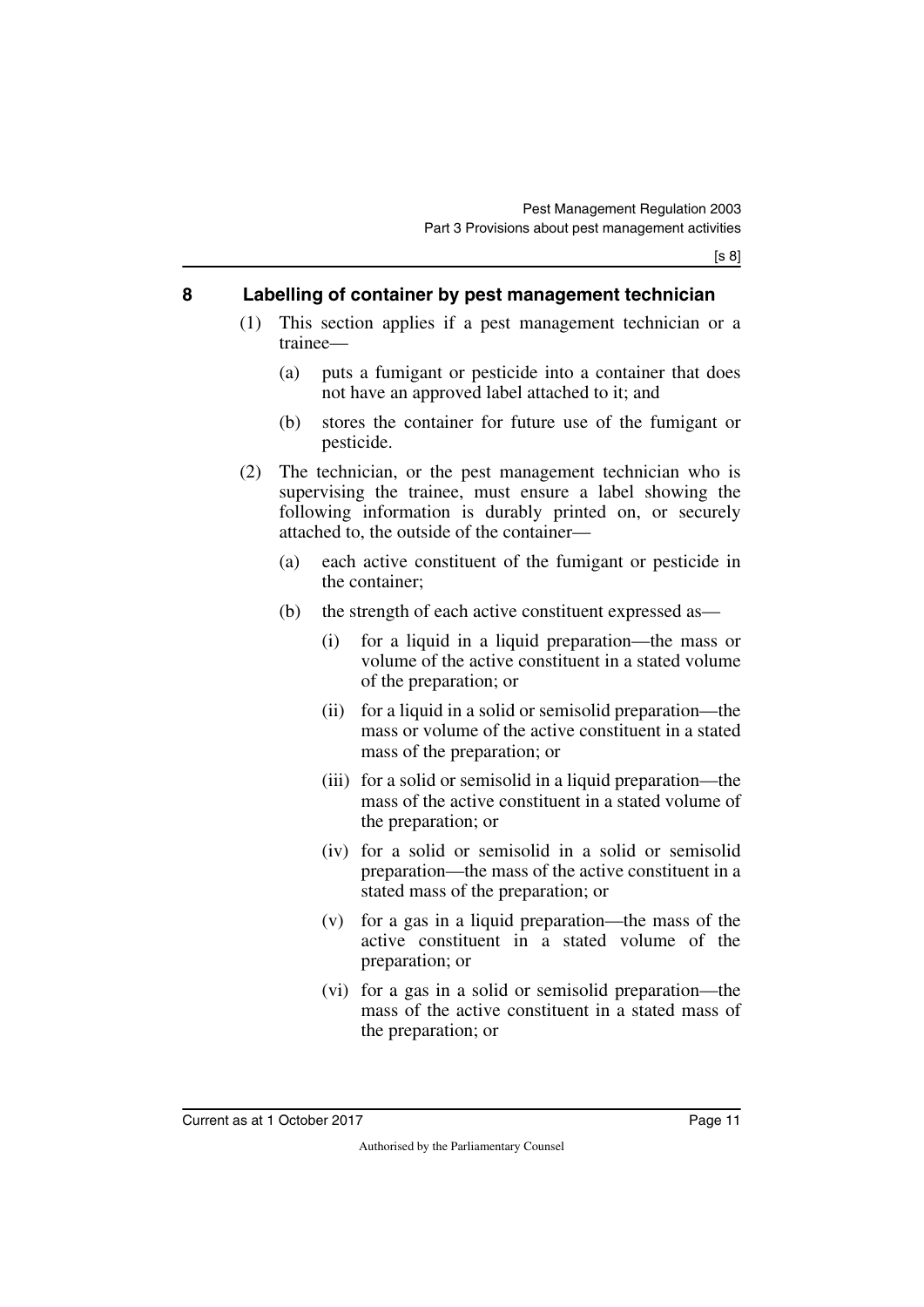(vii) for a gas in a gaseous preparation—the mass of the active constituent in a stated mass of the preparation.

Maximum penalty—20 penalty units.

## <span id="page-13-0"></span>**8A Possession of incorrectly labelled container**

<span id="page-13-1"></span>(1) A pest management technician must not possess, or allow a trainee carrying out a pest management activity under the technician's supervision to possess, a container containing a fumigant or pesticide unless the container is labelled in a way complying with section 8(2).

Maximum penalty—20 penalty units.

(2) In this section—

*possess*, a container, includes—

- (a) have custody or control of the container; and
- (b) store the container in any place, including a vehicle.

## <span id="page-13-2"></span>**9 Disposal of containers**

<span id="page-13-3"></span>A pest management technician must not dispose of a container that has been used for a fumigant or pesticide other than by—

- (a) doing all the following—
	- (i) rinsing the empty container several times with water;
	- (ii) rendering it useless, including, for example, by making holes in it;
	- (iii) disposing of it at a place where it can be disposed of without contravening any law; or
- (b) for a container that has been used for a fumigant securely sealing the container and returning it to the person who supplied the fumigant to the pest management technician; or
- (c) a way provided for under another law of the State.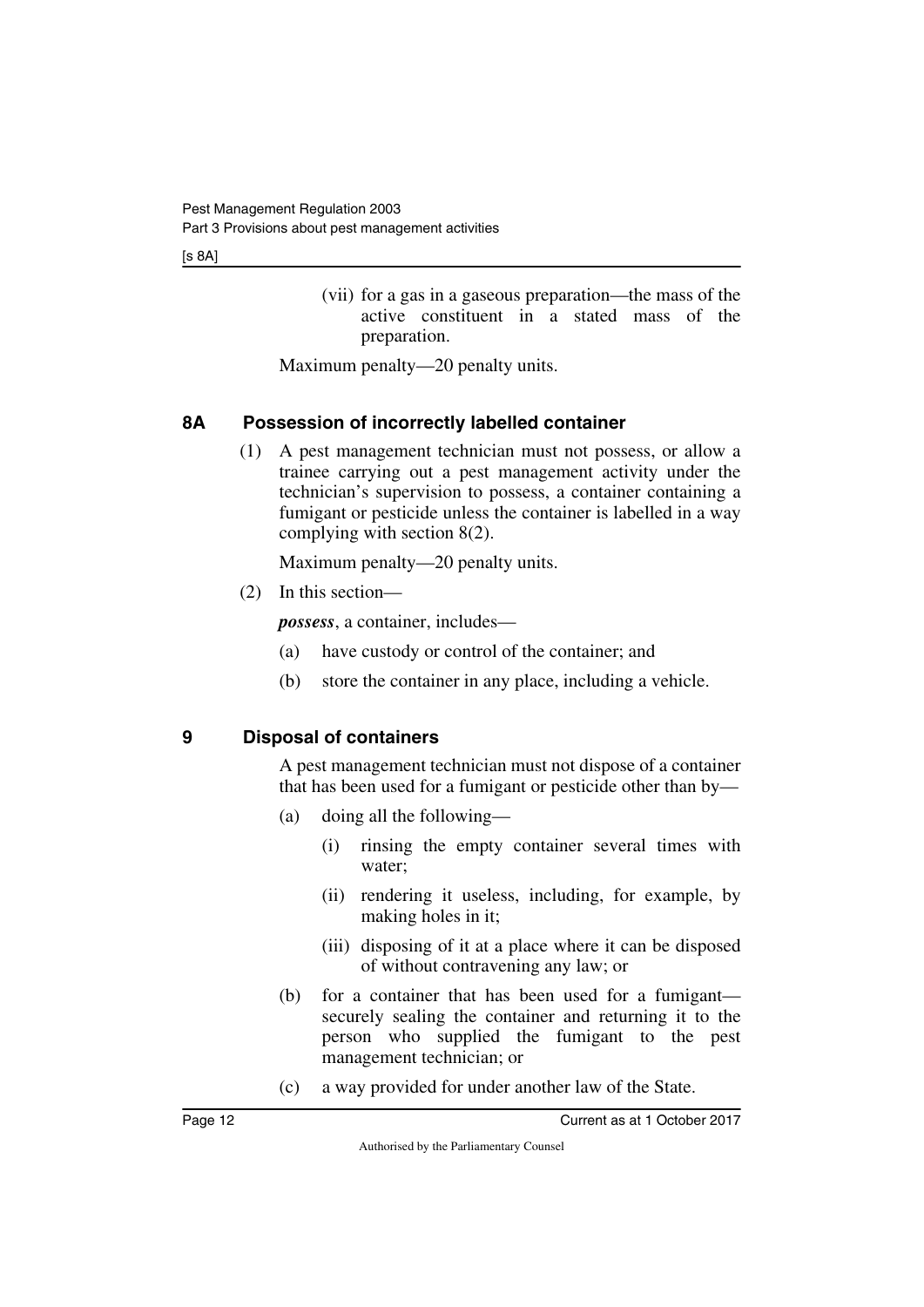<span id="page-14-1"></span>Maximum penalty—20 penalty units.

### <span id="page-14-0"></span>**10 Storage of fumigants or pesticides other than in motor vehicles**

- (1) A pest management technician who has control, custody or possession of a fumigant or pesticide must ensure the place where the fumigant or pesticide is stored—
	- (a) is locked unless a fumigant or pesticide is being put into, taken from, or being prepared in, the place; and
	- (b) has a floor that is impervious to a fumigant or pesticide stored in the place; and
	- (c) is built in a way that a leakage or escape of a fumigant or pesticide is not likely to cause harm or nuisance to a person or the environment; and
	- (d) if the place is, or is in, a part of a person's residence, is not a place that is used for residential purposes.

*Examples for paragraph (d)—*

*Example 1*

A pest management technician operates a pest management business from his or her residence and uses a locked shed in the backyard of the residence to store fumigants or pesticides, but does not use the shed for a residential purpose.

*Example 2*

A pest management technician stores fumigants or pesticides in a locked cabinet in a garage attached to the residence.

Maximum penalty—20 penalty units.

- (2) Also, the technician must ensure, as far as practicable, a person has access to the place only—
	- (a) with the technician's knowledge and authority; and
	- (b) if the person is—
		- (i) a pest management technician; or
		- (ii) a trainee; or
		- (iii) another person who is at least 18.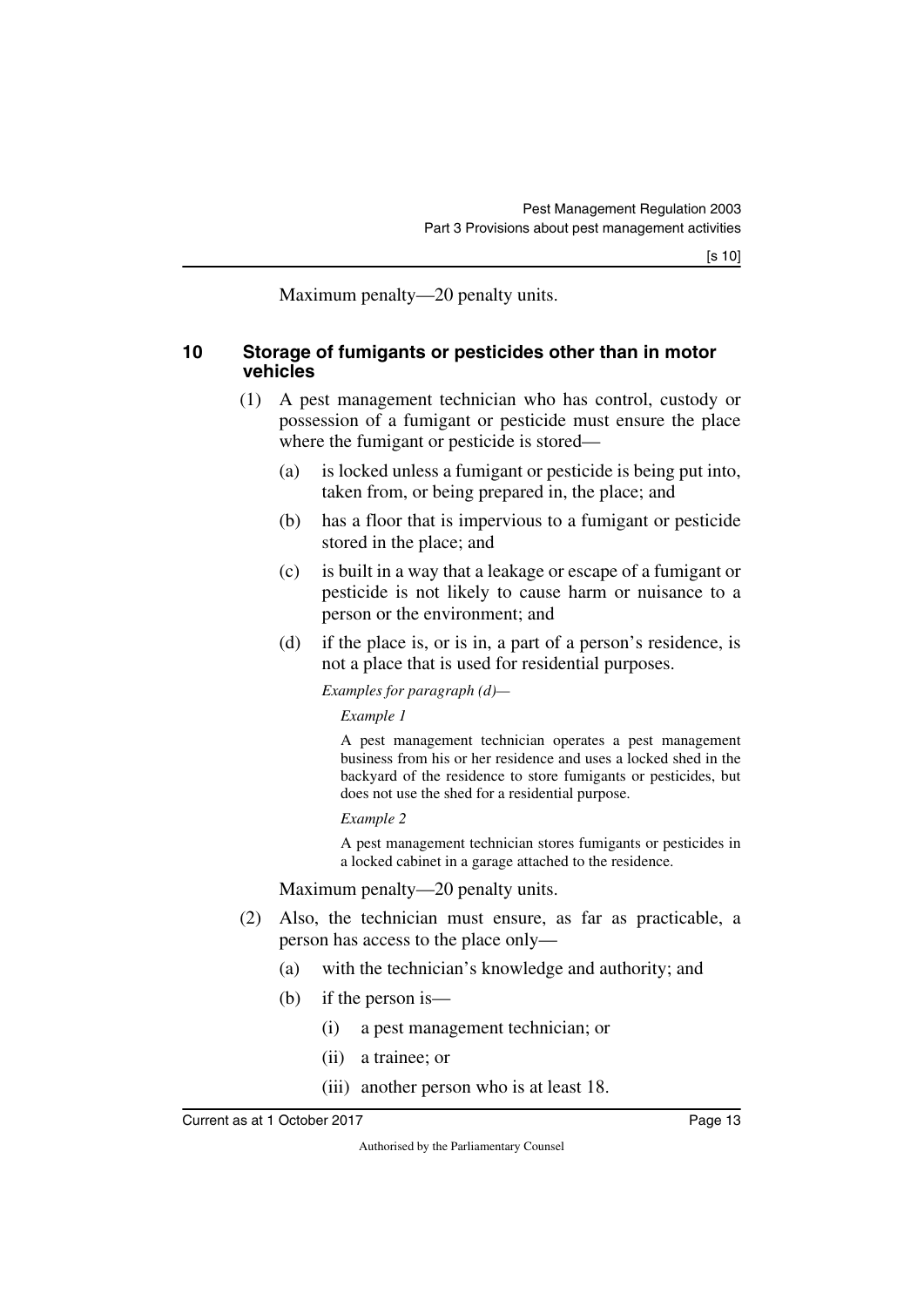[s 11]

Maximum penalty—20 penalty units.

- (3) Subsection (1) does not apply to a place where a technician stores a reasonable amount of a fumigant or pesticide for the technician's personal use, and not for use by a person in carrying on the business of providing a pest management activity.
- (4) In this section—

*place* does not include a motor vehicle.

## <span id="page-15-0"></span>**11 Dealing with leakages or escapes**

- <span id="page-15-1"></span>(1) This section applies if a fumigant or pesticide in the control, custody or possession of a pest management technician leaks or escapes.
- (2) The technician must, as soon as practicable after the technician becomes aware of the leakage or escape, take action to—
	- (a) stop the leakage or escape; and
	- (b) if practicable, contain the fumigant or pesticide that has leaked or escaped; and
	- (c) if necessary, dispose of the fumigant or pesticide that has leaked or escaped.

Maximum penalty—20 penalty units.

## <span id="page-15-2"></span>**12 Disposal of fumigants or pesticides**

- <span id="page-15-3"></span>(1) This section applies if a pest management technician, or a trainee disposes of a fumigant or pesticide.
- (2) The pest management technician, or a technician who supervises the trainee, must ensure the fumigant or pesticide is not, without a reasonable excuse, disposed of in a way that is likely to—
	- (a) endanger the safety of a person or animal; or
	- (b) pollute a watercourse or water supply; or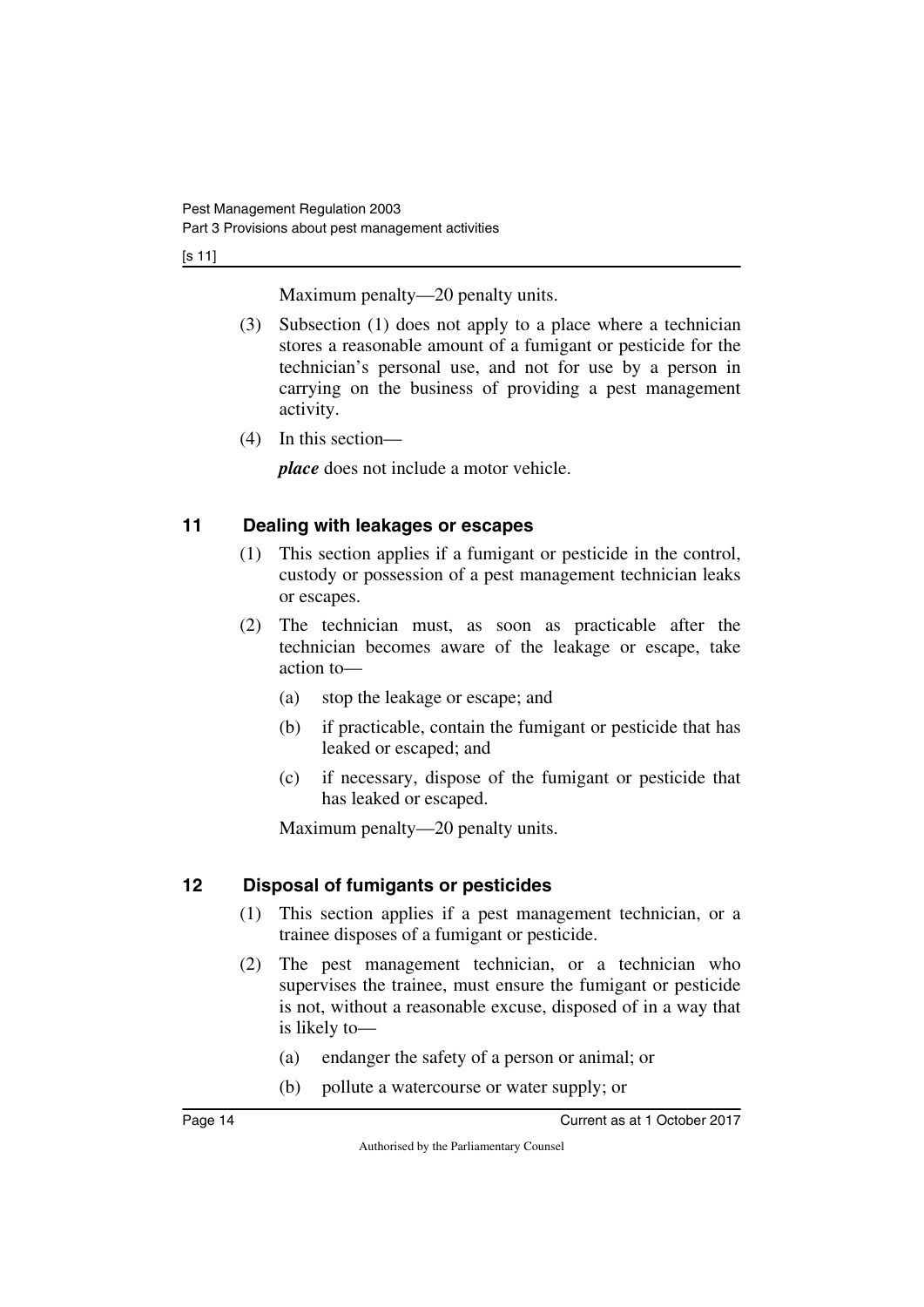- (c) contaminate land; or
- (d) adversely affect air quality.

Maximum penalty—20 penalty units.

## <span id="page-16-0"></span>**13 Information to be given to occupiers or others**

- <span id="page-16-1"></span>(1) This section applies if a pest management technician or trainee carries out a pest control activity that is using a pesticide at premises.
- (2) The technician, or the technician who supervises the carrying out of the activity by the trainee, must ensure that a pest control advice for the activity is—
	- (a) for premises that are occupied—
		- (i) personally given to a person who resides at, or is an occupier of, the premises if practicable; or
		- (ii) otherwise—left in a conspicuous place, including, for example, on a table or counter, or in a letter box; or
	- (b) for premises that are not occupied, personally given, or posted, to the person who—
		- (i) owns the premises; or
		- (ii) requested the activity, including for example a letting agent.

Maximum penalty—20 penalty units.

- (3) A pest management technician must comply with subsection (2) either immediately before, or immediately after, the activity is carried out.
- (4) In this section—

*pest control advice*, for a pest control activity, means a notice signed by the pest management technician who carries out the activity or supervises the carrying out of the activity by a trainee, dated and stating the following—

(a) the name and business name, if any, of—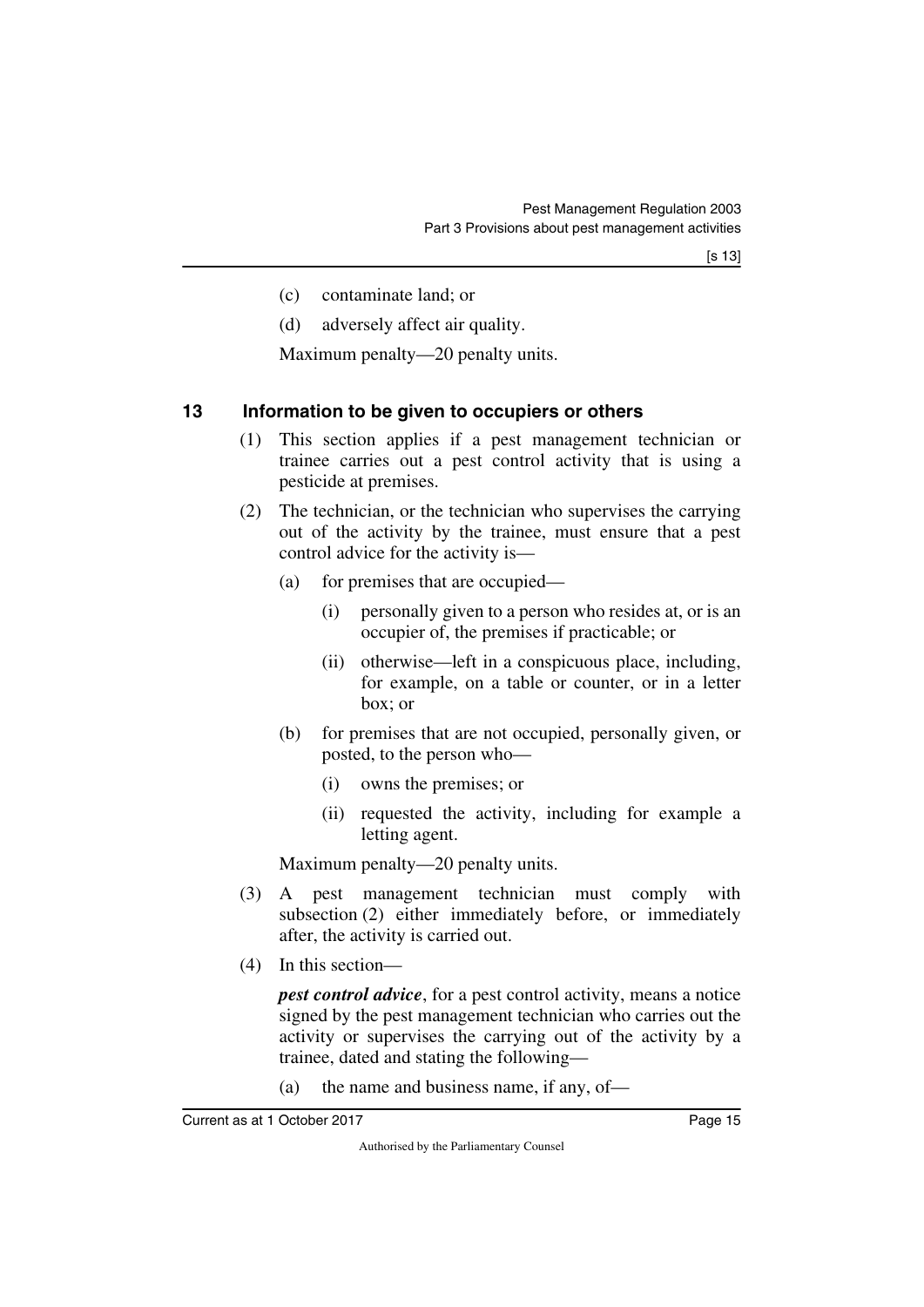- (i) for a pest management technician employed or otherwise engaged by a person who carries on a business that provides the activity—the person; or
- (ii) otherwise—the pest management technician;
- (b) the technician's licence number;
- (c) for each pesticide used for the activity—
	- (i) the name by which the pesticide is marketed or sold; and
	- (ii) the active constituent of the pesticide;
- (d) the part of the premises in which the pesticide is used;
- (e) general precautions that should be taken for the pest control activity.

*Example for paragraph (e)—*

removing or protecting any people, animals, birds or fish while the pest control activity is carried out

## <span id="page-17-0"></span>**14 Records of use of fumigants or pesticides**

- <span id="page-17-1"></span>(1) A responsible person, for each recordable activity for which the person is the responsible person, must make a record containing the following about the activity—
	- (a) the date of the activity;
	- (b) for the place where the activity was carried out—
		- (i) the address; and
		- (ii) the name of the owner or occupier, or of another person who requested the activity, and the owner's, occupier's or other person's telephone number or other contact details for the owner, occupier or person; and
		- (iii) a description of the place;

*Examples of a place—*

factory, office or residence

(c) the name of the person who carried out the activity;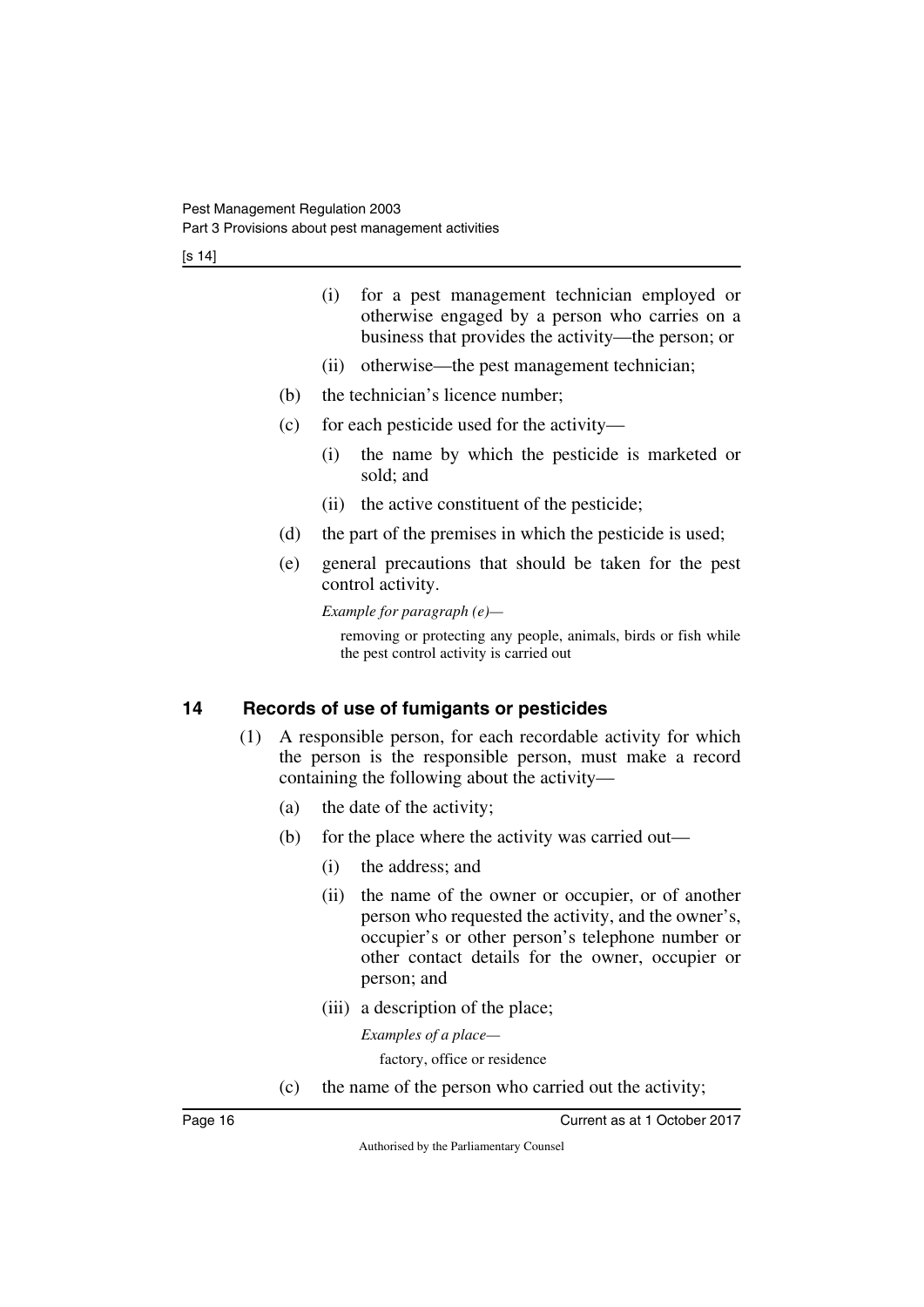[s 15]

- (d) if the person who carried out the activity is a pest management technician—the number of the technician's licence;
- (e) if the person who carried out the activity is not a pest management technician—the name of the technician who supervised the carrying out of the activity, and the number of the technician's licence;
- (f) for the fumigant or pesticide used—
	- (i) the name and strength of each active constituent; and
	- (ii) the quantity used;
- (g) the rate of application—
	- (i) for the fumigant; or
	- (ii) for the pesticide if, in carrying out the activity, it is used for timber pests.

Maximum penalty—20 penalty units.

(2) The responsible person must make the record as soon as practicable after the activity is carried out, and in any case, within 24 hours.

Maximum penalty—20 penalty units.

(3) The responsible person must not include in the record an entry the person knows is false, misleading or incomplete.

Maximum penalty—20 penalty units.

(4) The responsible person must keep the record for at least 2 years after it is made.

Maximum penalty—20 penalty units.

## <span id="page-18-0"></span>**15 Records of use for certain treatments for termites**

- <span id="page-18-1"></span>(1) This section applies if—
	- (a) a pest management technician or trainee carries out a pest management activity to which AS 3660—*Termite management* applies; and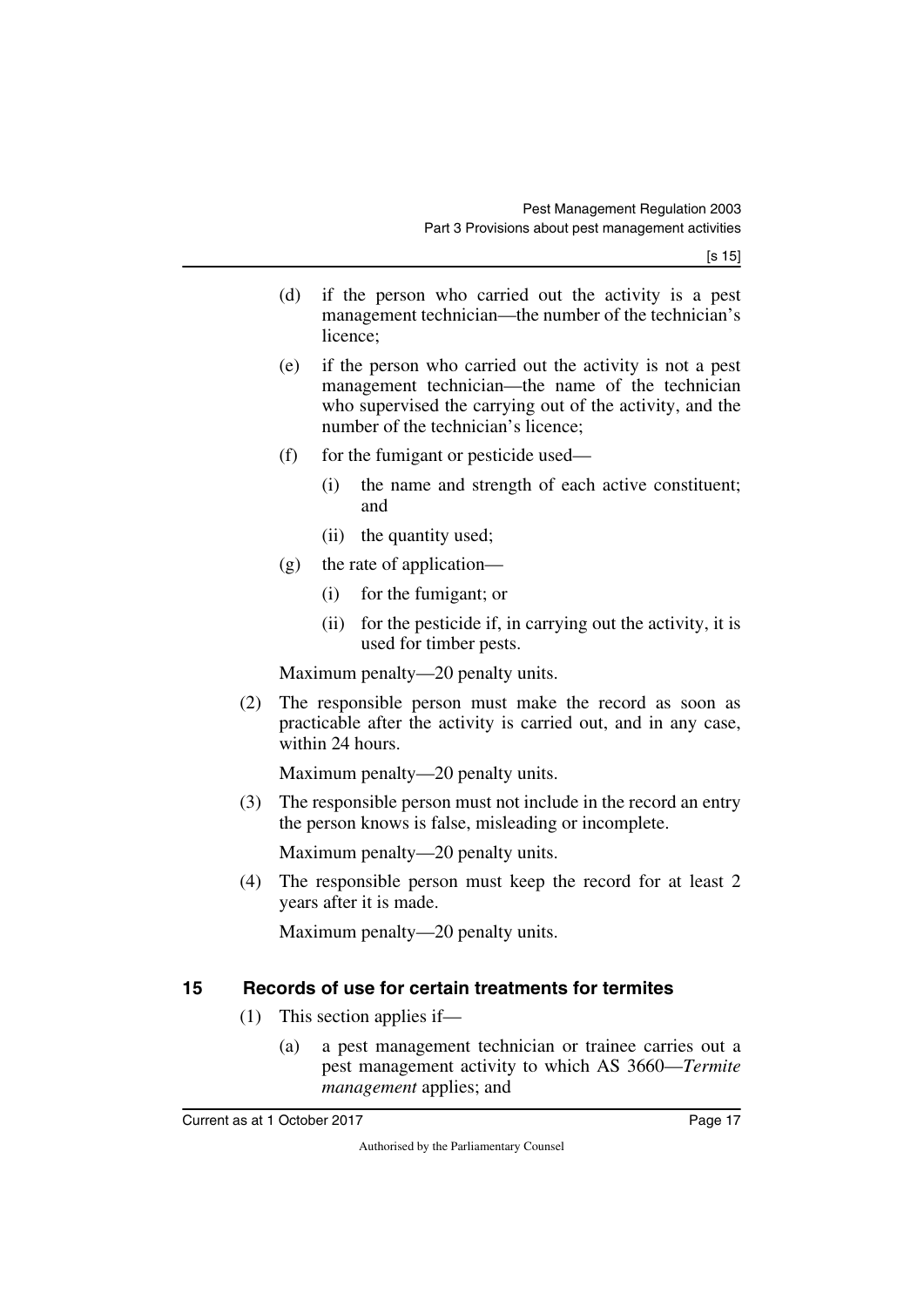[s 16]

- (b) a certificate of installation under AS 3660.1, or a certificate of termite treatment under AS 3660.2, is issued for the activity.
- (2) A person must not include in the certificate, any information the person knows is false, misleading or incomplete.

Maximum penalty—20 penalty units.

- (3) The responsible person for the activity is taken to have complied with section 14(1).
- (4) The responsible person must keep a copy of the certificate for at least 2 years after it is issued.

Maximum penalty—20 penalty units.

## <span id="page-19-0"></span>**16 Requirements about motor vehicles**

- <span id="page-19-1"></span>(1) A pest management technician must not have a fumigant or pesticide in or on a motor vehicle unless the vehicle—
	- (a) for the part of the vehicle where the fumigant or pesticide is located—
		- (i) has a floor and walls that are impervious to the fumigant or pesticide; and
		- (ii) can contain a leakage or escape of the fumigant or pesticide; and
	- (b) has the following on the exterior of the vehicle in English in a way that can be easily read—
		- (i) the technician's name or business name, or the name or business name of the technician's employer;
		- (ii) the contact telephone number for the technician or employer;
		- (iii) if the name on the vehicle does not clearly indicate the vehicle is used for pest management activities—the words 'Pest management vehicle' or other words clearly indicating the vehicle is used for pest management activities.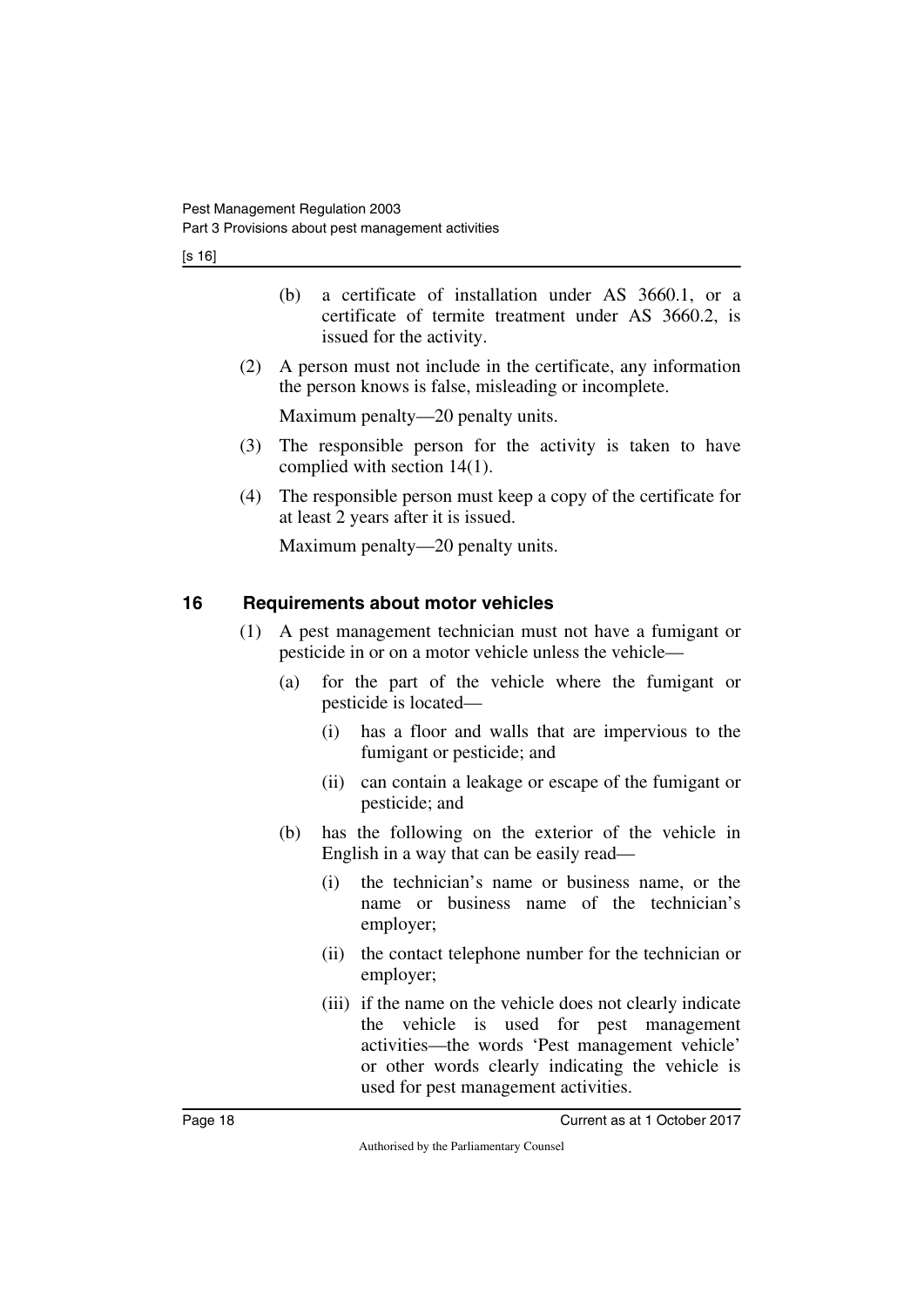Maximum penalty—20 penalty units.

- (2) The technician must ensure that a fumigant or pesticide in or on the motor vehicle is packed or placed in a way that prevents, as far as practicable—
	- (a) any damage to the packaging of the fumigant or pesticide; and
	- (b) any leakage or escape of the fumigant or pesticide.

Maximum penalty—20 penalty units.

- (3) Also, the technician must ensure, as far as practicable, that a person has access to the vehicle only—
	- (a) with the technician's knowledge and authority; and
	- (b) if the person is—
		- (i) a pest management technician; or
		- (ii) a trainee; or
		- (iii) another person who is at least 18.

Maximum penalty—20 penalty units.

### <span id="page-20-0"></span>**17 Requirements about use of respiratory protective devices**

- <span id="page-20-1"></span>(1) This section applies to a pest management technician or a trainee who uses a respiratory protective device while carrying out a pest management activity.
- (2) The technician or the technician who supervises the trainee must ensure the respiratory protective device—
	- (a) is selected, used and maintained in accordance with AS/NZS 1715:1994—*Selection, use and maintenance of respiratory protective devices*; and
	- (b) complies with the performance criteria in AS/NZS 1716:2003—*Respiratory protective devices*.

Maximum penalty—20 penalty units.

(3) In this section—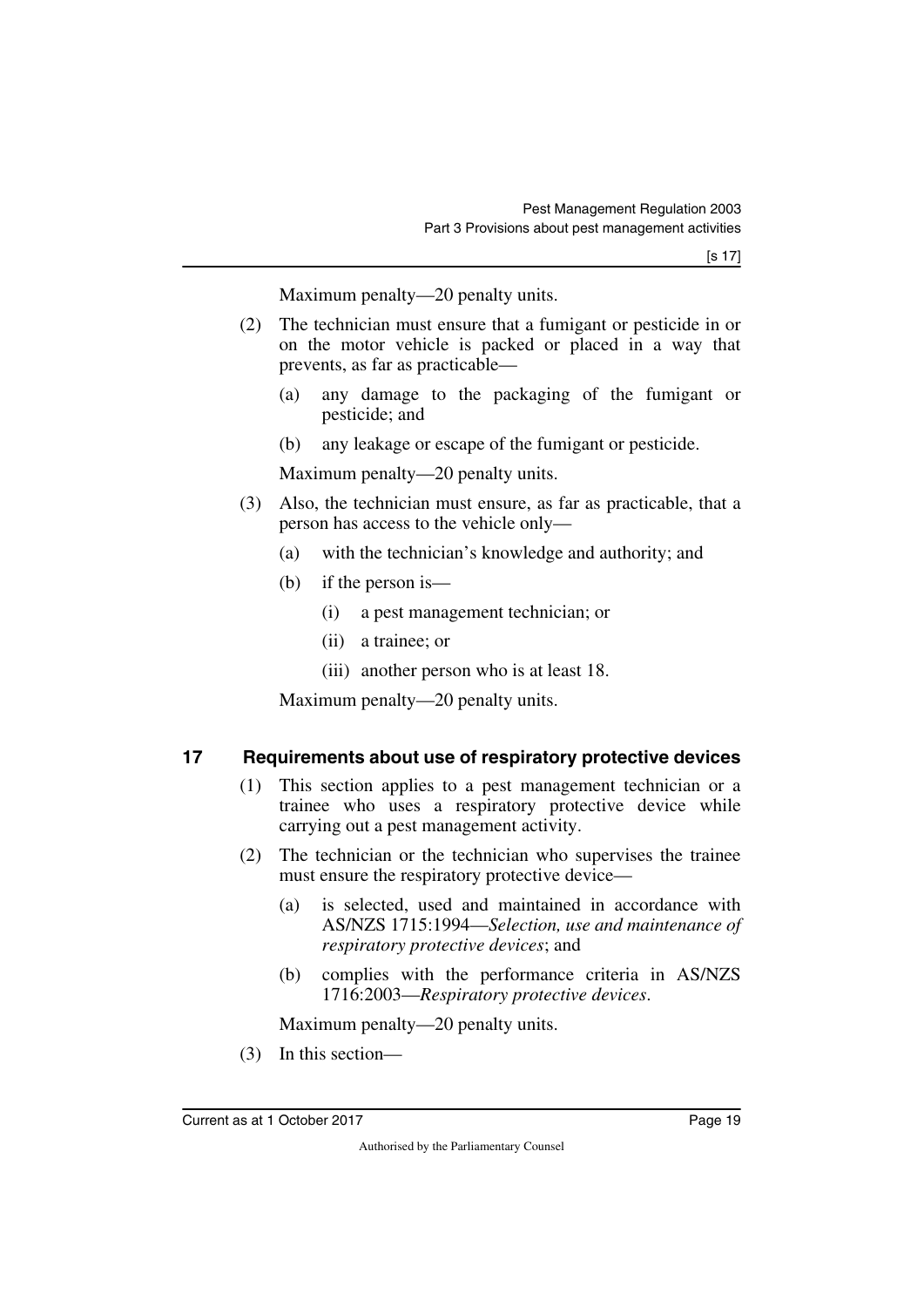[s 18]

<span id="page-21-1"></span>*AS/NZS* means a joint Standards Australia and Standards New Zealand standard.

## <span id="page-21-0"></span>**Part 4 Provisions about fumigation activities**

## <span id="page-21-2"></span>**18 Establishing risk area**

<span id="page-21-3"></span>A pest management technician must, before carrying out a relevant fumigation activity, inspect the area adjoining the fumigation space for the activity to establish if, in any part (the *risk area*) of the adjoining area, an escape of fumigant from the space may endanger a person.

Maximum penalty—20 penalty units.

## <span id="page-21-4"></span>**19 Inspecting before fumigating**

- <span id="page-21-5"></span>(1) A pest management technician must, before introducing a fumigant into a fumigation space, inspect the fumigation space and the risk area for the space, if any, and ensure as follows—
	- (a) only persons authorised by the technician to be in the fumigation space or risk area are in the fumigation space or risk area;
	- (b) every potential source of ignition in the fumigation space and the risk area is extinguished or turned off;
	- (c) any food or liquid that is not the subject of the fumigation activity is removed from the fumigation space and the risk area;
	- (d) every opening in the fumigation space by which the fumigant could escape from the space, including, for example, a crack or crevice, is sealed in a way that prevents the escape of the fumigant.

Maximum penalty—20 penalty units.

(2) Subsection  $(1)(d)$  does not apply if—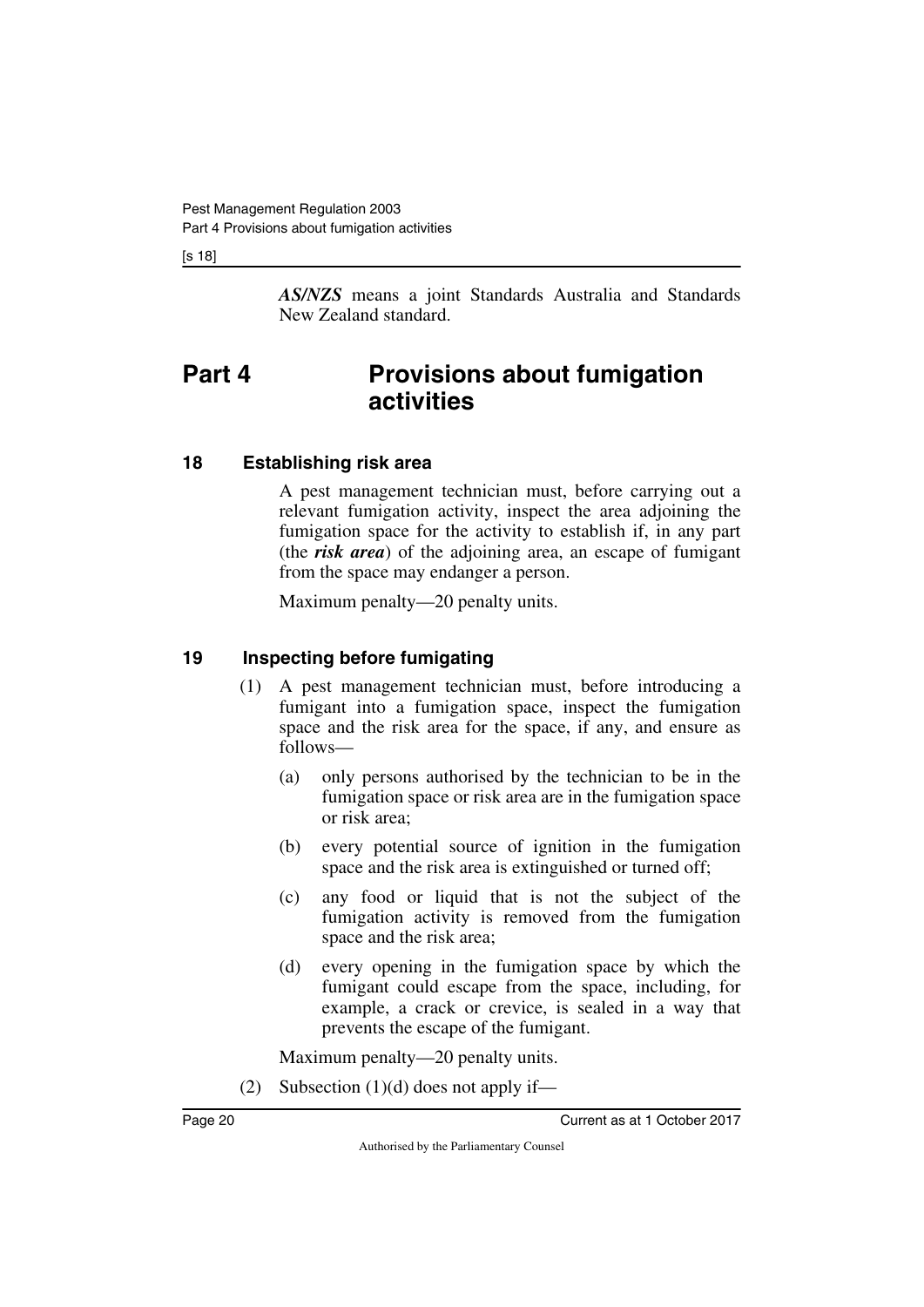- (a) the fumigation space is a grain storage facility; and
- (b) the relevant fumigation activity is carried out using a method designed for use in a grain storage facility that is not sealed.

### <span id="page-22-0"></span>**20 Notifying persons about relevant fumigation activity**

- <span id="page-22-1"></span>(1) A relevant person must, at least 24 hours before carrying out a relevant fumigation activity at a place, give a fumigation notice for the activity to at least 1 of the following—
	- (a) the owner or occupier of the place;
	- (b) another person, if any, who requested the activity.

Maximum penalty—20 penalty units.

- (2) However, the relevant person may give the fumigation notice less than 24 hours before carrying out the activity if—
	- (a) the place is not a public place; and
	- (b) it is not practicable for the relevant person to give the notice 24 hours before carrying out the activity.

*Example for paragraph (b)—*

The fumigation activity must be carried out urgently to effectively kill a pest.

(3) The relevant person must keep a copy of the fumigation notice for at least 2 years after the fumigation activity is carried out.

Maximum penalty—20 penalty units.

(4) In this section—

*fumigation notice*, for a relevant fumigation activity, means a notice that—

- (a) is signed by the relevant person for the activity; and
- (b) is dated; and
- (c) includes the pest management technician's licence number; and
- (d) includes the following—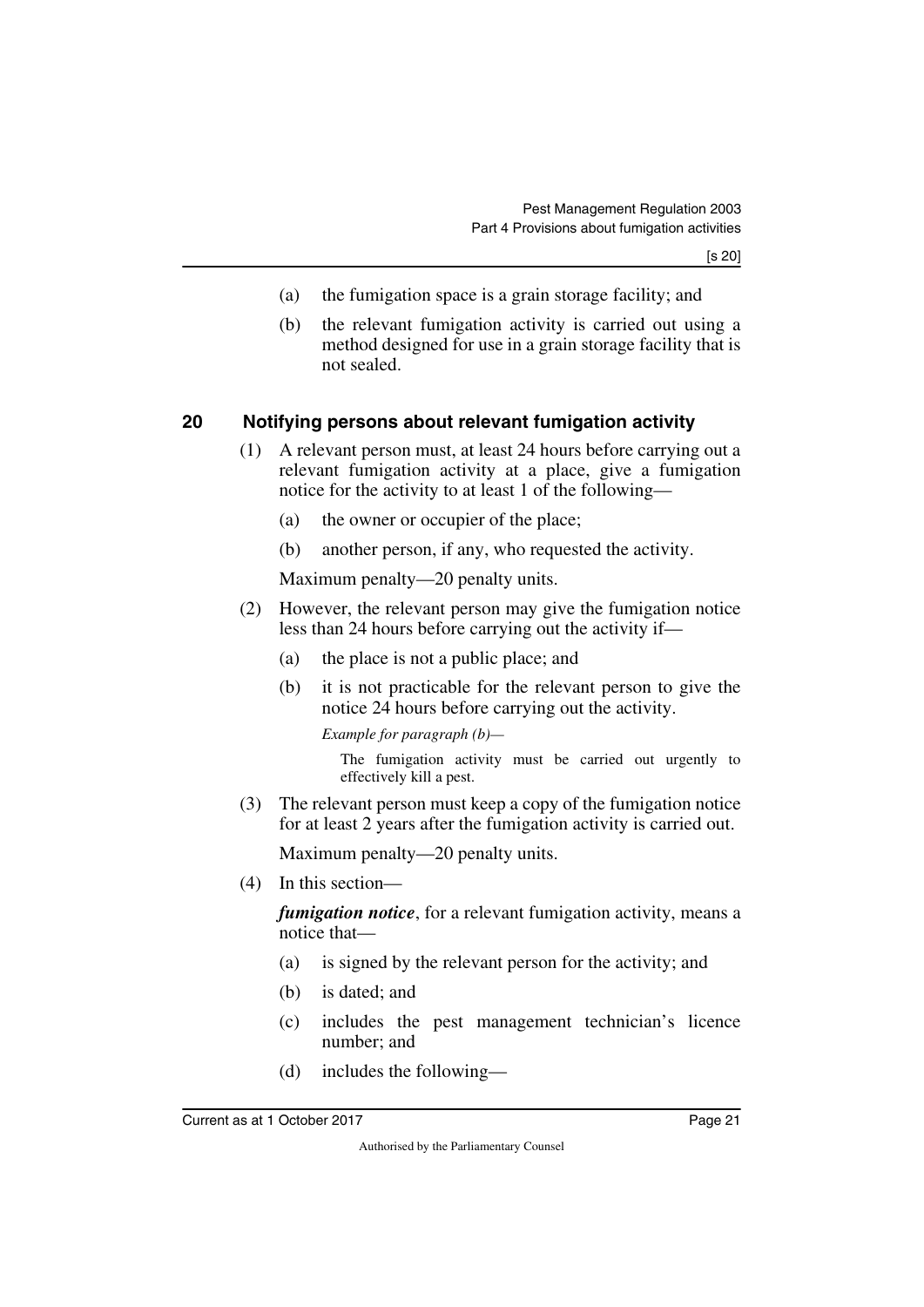[s 20]

|     | (i)<br>the name, address and contact telephone number of<br>the relevant person;                                                                                                |  |  |
|-----|---------------------------------------------------------------------------------------------------------------------------------------------------------------------------------|--|--|
|     | (ii)<br>where the relevant fumigation activity is to be<br>carried out;                                                                                                         |  |  |
|     | (iii) if the relevant fumigation activity is to be carried<br>out in only part of the place, details of the part;                                                               |  |  |
|     | (iv) the fumigant to be used;                                                                                                                                                   |  |  |
|     | the day and time the fumigant is proposed to be<br>(v)<br>introduced into the fumigation space;                                                                                 |  |  |
|     | (vi) an estimate of the length of the exposure period.                                                                                                                          |  |  |
|     | <i>occupier</i> , of a place, means—                                                                                                                                            |  |  |
| (a) | a person in actual occupation of the place or a part of the<br>place; or                                                                                                        |  |  |
| (b) | a person who employs another person in, or in<br>connection with, the business conducted in the place; or                                                                       |  |  |
| (c) | a principal, agent, manager, supervisor or other person<br>involved, or apparently involved, in the management or<br>control of the place or a business conducted in the place. |  |  |
|     | <i>public place</i> means a place, or part of the place, other than an<br>aircraft, motor vehicle or ship, that—                                                                |  |  |
| (a) | the public is entitled to use, is open to members of the<br>public or is used by the public, whether or not on<br>payment of money; or                                          |  |  |
|     | Examples of a place that may be a public place under paragraph<br>$(a)$ —                                                                                                       |  |  |
|     | a beach<br>1                                                                                                                                                                    |  |  |
|     | 2<br>a park                                                                                                                                                                     |  |  |
|     | 3<br>a road                                                                                                                                                                     |  |  |
| (b) | occupier of which allows, whether or not<br>the<br>on<br>payment of money, members of the public to enter.                                                                      |  |  |

*Examples of a place that may be a public place under paragraph (b)—*

1 a shop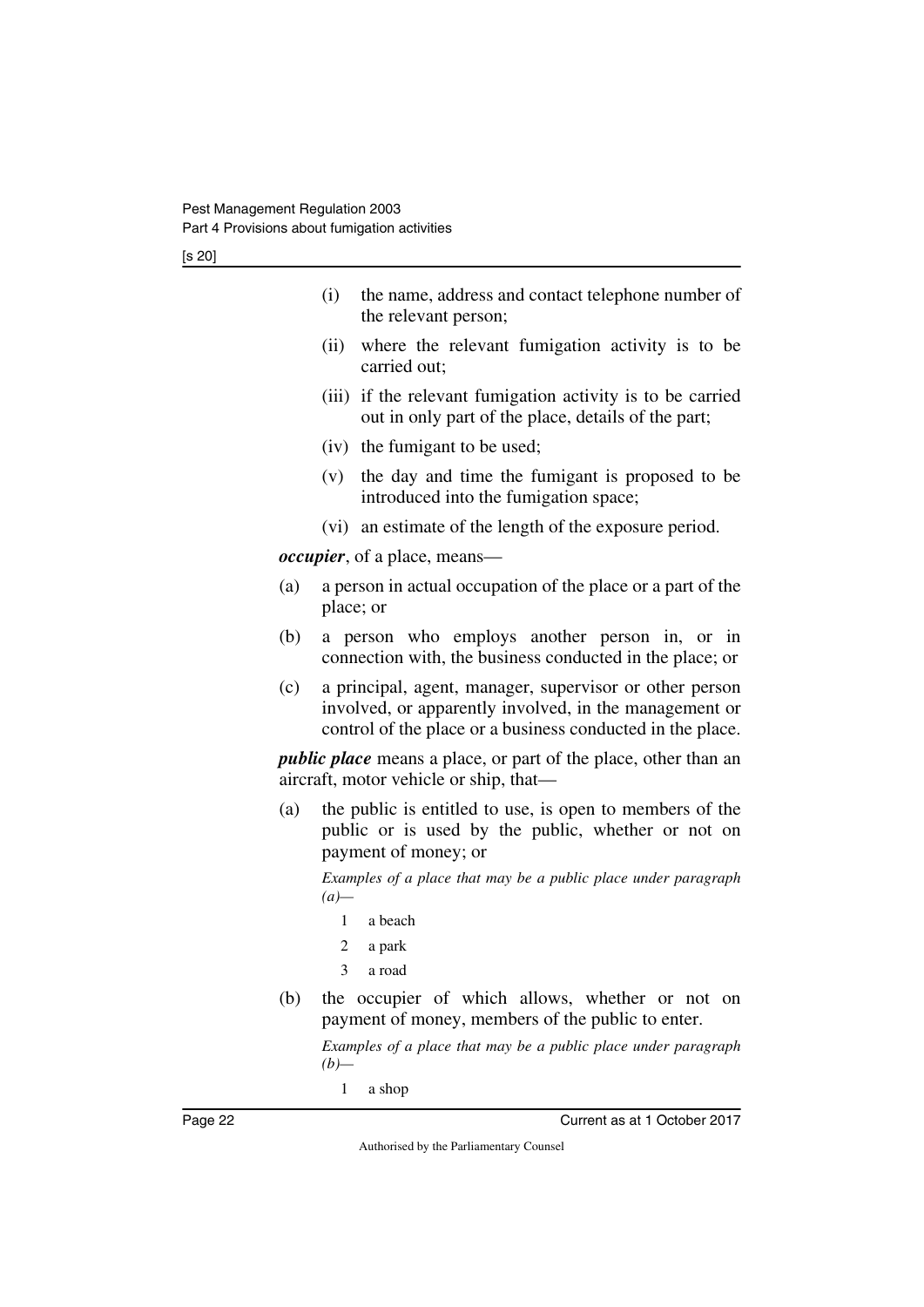- 2 a restaurant
- 3 a cinema complex

#### *relevant person* means—

- (a) for a relevant fumigation activity carried out by a pest management technician employed by another person carrying on a business that provides a pest management activity—the person who employs the technician; or
- (b) otherwise, the pest management technician who carries out a relevant fumigation activity.

## <span id="page-24-0"></span>**21 Barricades to be erected**

<span id="page-24-1"></span>A pest management technician must, before carrying out a relevant fumigation activity, ensure a barricade is erected to restrict access to the fumigation space and risk area, if any, for the activity during the exposure period for the activity.

<span id="page-24-3"></span>Maximum penalty—20 penalty units.

## <span id="page-24-2"></span>**22 Danger signs to be displayed**

A pest management technician carrying out a relevant fumigation activity must ensure danger signs, sufficient in number, and placed in a way that they can be easily seen by a person approaching the fumigation space or risk area for the activity, are placed on barricades erected under section 21—

- (a) before the relevant fumigation activity is started; and
- (b) as far as practicable, for the entire exposure period for the activity.

<span id="page-24-5"></span>Maximum penalty—20 penalty units.

## <span id="page-24-4"></span>**23 Interfering with barricades or danger signs**

A person must not, without the authority of a pest management technician who is carrying out a relevant fumigation activity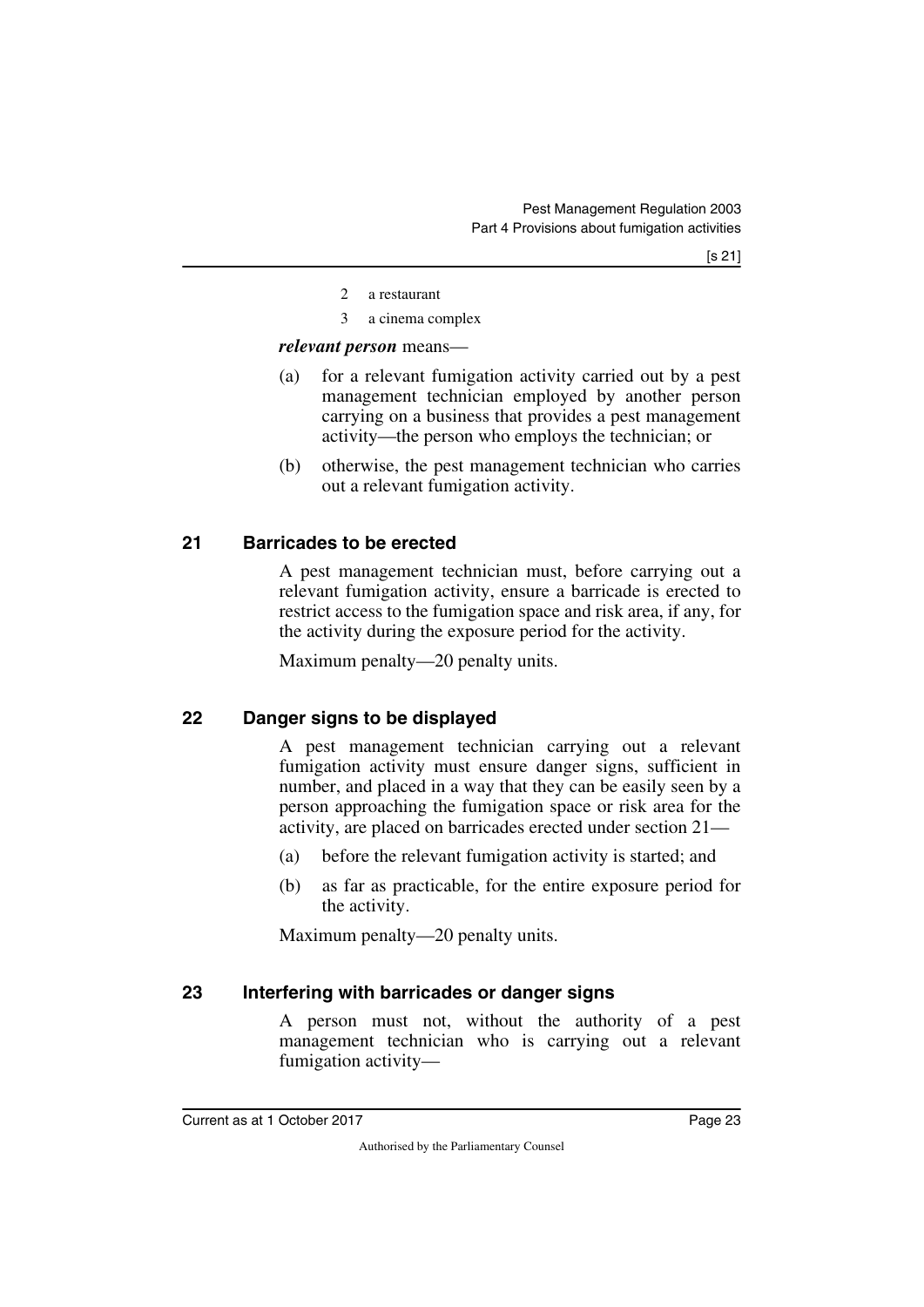[s 24]

- (a) take down, remove or alter the position of a barricade erected under section 21 for the activity; or
- (b) deface, take down, remove or alter the position of a danger sign displayed under section 22 for the activity.

Maximum penalty—20 penalty units.

## <span id="page-25-0"></span>**24 Inspecting and testing during fumigation**

- <span id="page-25-1"></span>(1) A pest management technician who carries out a relevant fumigation activity must—
	- (a) inspect the fumigation space for the activity and the equipment being used to introduce the fumigant into the space; and
	- (b) test the space and the equipment, if applicable, for leakage or escape of the fumigant.

Maximum penalty—20 penalty units.

- (2) Inspection and testing must be carried out—
	- (a) during the introduction of the fumigant, if practicable; and
	- (b) regularly during the period (the *retention period*) the fumigant is retained in the fumigation space.
- (3) If a pest management technician who carries out a relevant fumigation activity detects leakage or escape of a fumigant from a fumigation space for the activity or the equipment being used to introduce the fumigant into the space, the technician must stop the leakage or escape and seal the space or equipment to prevent further leakage or escape.

Maximum penalty—20 penalty units.

- (4) This section does not apply if—
	- (a) the fumigation space is a grain storage facility; and
	- (b) the relevant fumigation activity is carried out using a method designed for use in a grain storage facility that is not sealed.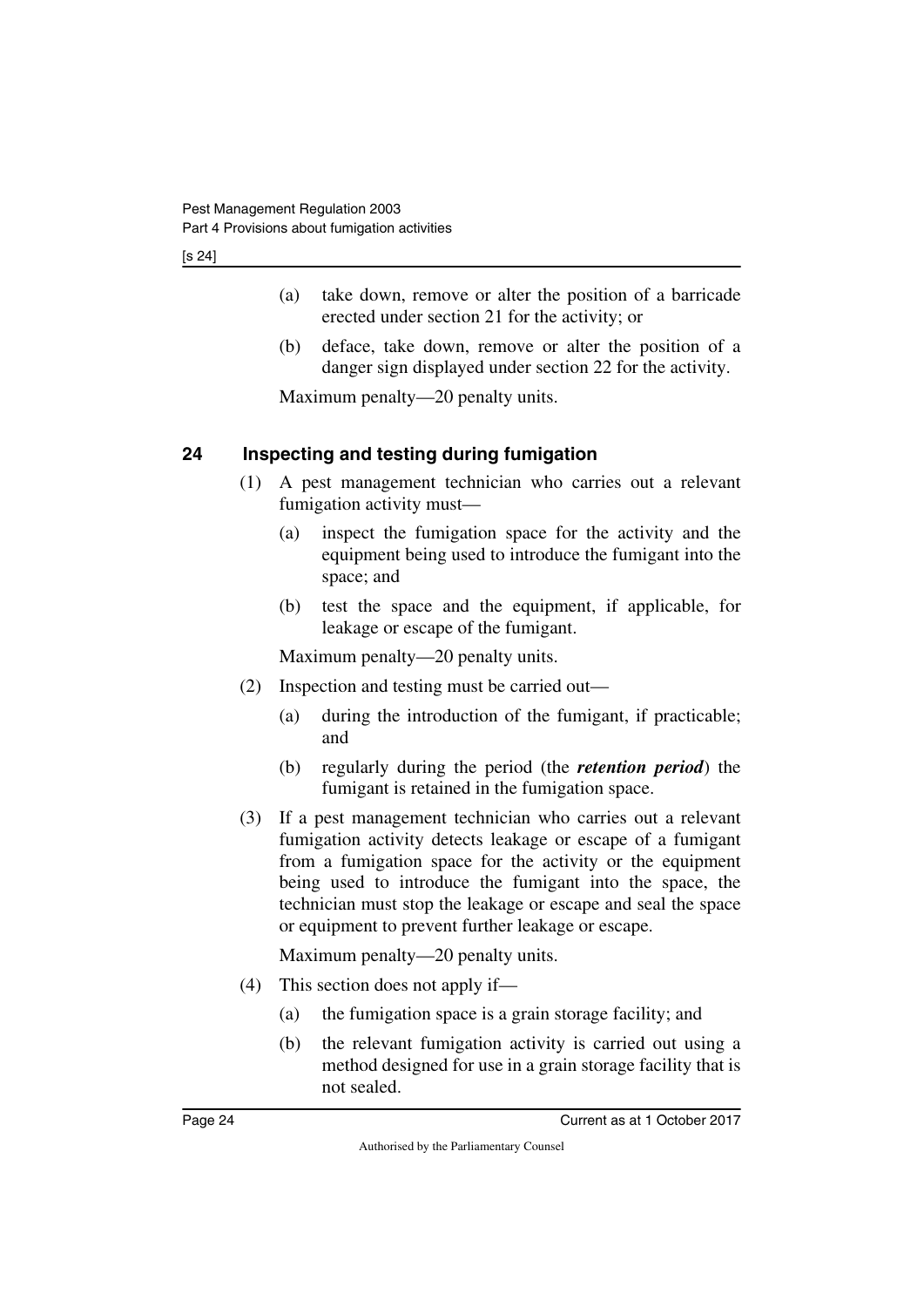## <span id="page-26-0"></span>**25 Releasing fumigant and venting fumigation space**

<span id="page-26-1"></span>At the end of the retention period for a relevant fumigation activity, a pest management technician must—

- (a) release the fumigant in a way that will not endanger a person; and
- (b) vent the fumigation space, and any thing in the space, in a way that leaves the space and thing, if any, free of the fumigant.

Maximum penalty—20 penalty units.

## <span id="page-26-2"></span>**26 Re-entering fumigation space**

<span id="page-26-3"></span>(1) After a release and venting under section 25, a pest management technician must find out if the fumigation space and risk area, if any, for the relevant fumigation activity is safe for entry by a person.

Maximum penalty—20 penalty units.

(2) A pest management technician who makes an examination under subsection (1) must, as far as practicable, ensure no person enters the space or area until a pest management technician is satisfied the space or area is safe for entry.

Maximum penalty—20 penalty units.

(3) If the space is a residence and methyl bromide is used as a fumigant for the space, the space is taken not to be safe for entry if the concentration of methyl bromide in the space is more than 5 parts per million by volume.

## <span id="page-26-4"></span>**27 Clearance certificate**

<span id="page-26-5"></span>(1) A pest management technician must, when the technician is satisfied a fumigation space is safe for entry, give the person who requested the relevant fumigation activity a clearance certificate for the activity.

Maximum penalty—20 penalty units.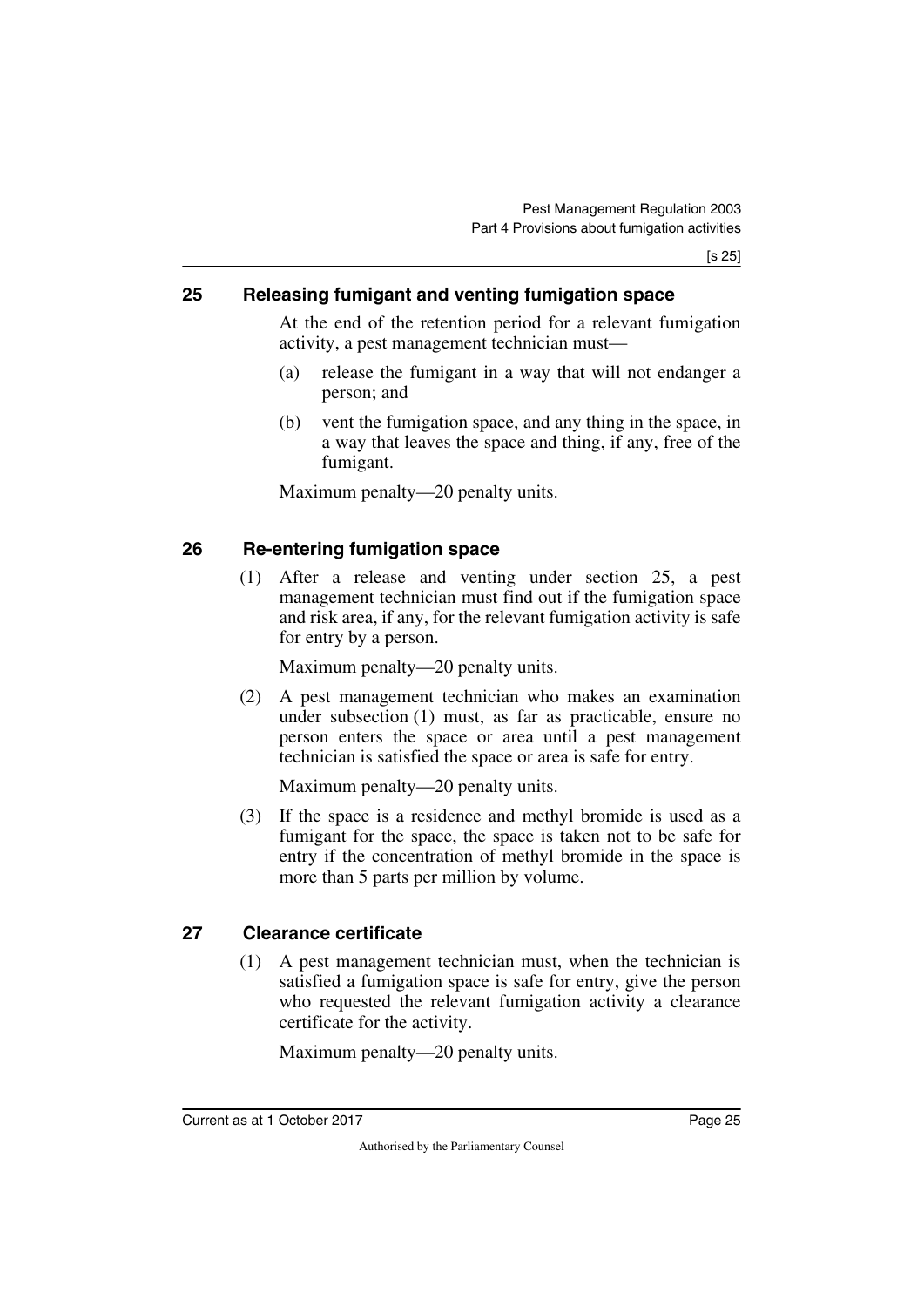[s 27]

(2) The technician, or if the technician is employed or otherwise engaged by a person who carries on a business that provides the relevant fumigation activity, the person, must keep a copy of the clearance certificate for at least 2 years after the day the certificate was given.

Maximum penalty—20 penalty units.

(3) In this section—

*clearance certificate* means a certificate signed by a pest management technician and dated, and stating the following—

- (a) the name and address of the person to whom the clearance certificate is given;
- (b) the name, address and telephone number of—
	- (i) if the pest management technician is employed or otherwise engaged by a person who carries on a business that provides the fumigation activity—the person; or
	- (ii) otherwise—the pest management technician;
- (c) where the activity was carried out;
- (d) if only a part of the place was fumigated, or in the risk area, the part;
- (e) if a commodity or thing is fumigated, the commodity or thing;
- (f) the reason for the fumigation activity;
- (g) the fumigant used;
- (h) the day and time the fumigant was introduced into the fumigation space;
- (i) the method used to introduce the fumigant into the space;
- (j) the retention period;
- (k) the day and time the fumigant was released from the fumigation space;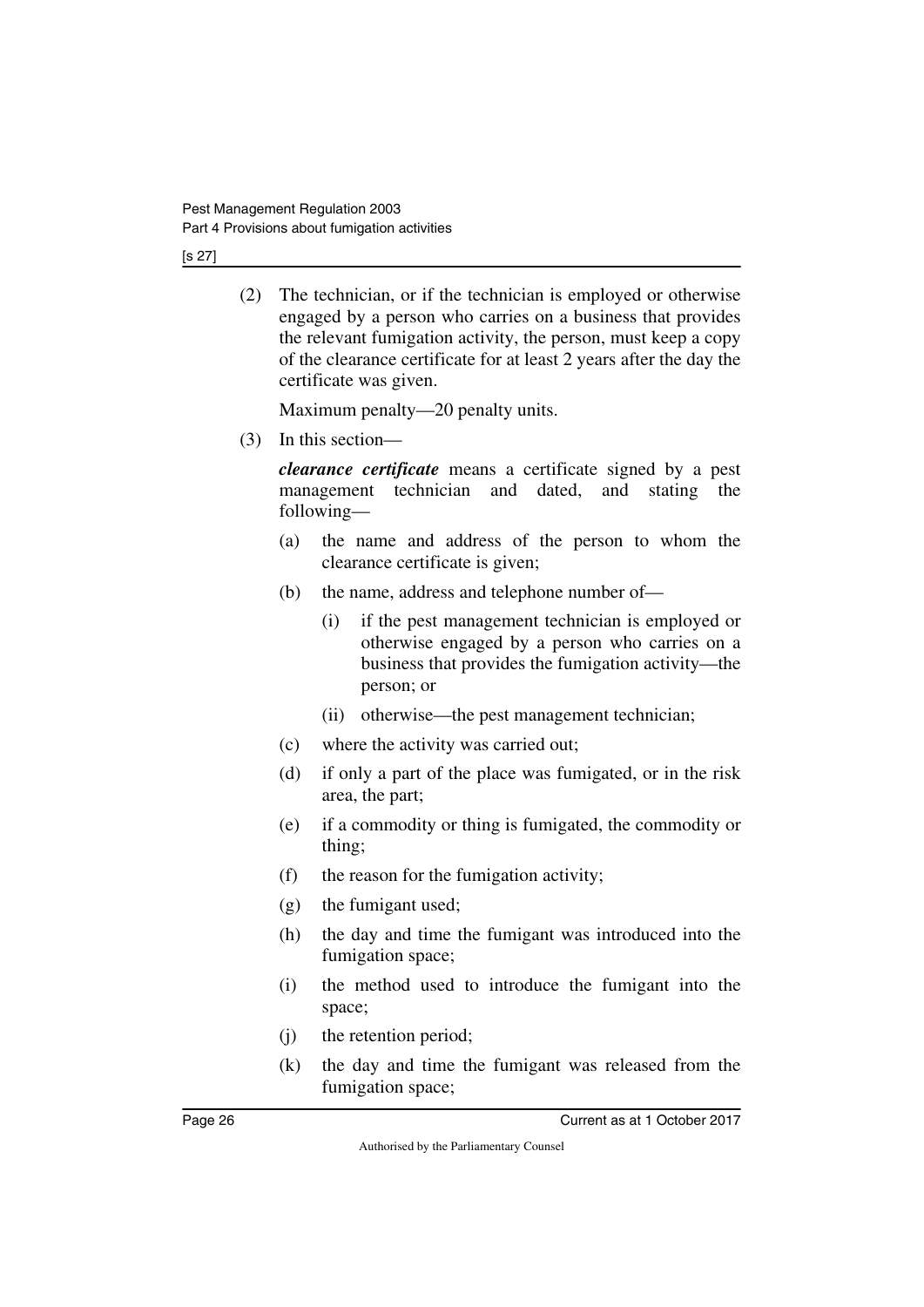- (l) the device or method used to establish that the fumigation space is safe for entry;
- <span id="page-28-1"></span>(m) that the fumigation space is safe for entry.

### <span id="page-28-0"></span>**28 Other person to be near technician**

A pest management technician carrying out a fumigation activity must ensure that, while the technician is carrying out the activity, at least 1 other person who is at least 18 is close enough to the technician to see, or communicate with, the technician.

<span id="page-28-3"></span>Maximum penalty—20 penalty units.

### <span id="page-28-2"></span>**29 Smoking prohibited**

A person must not smoke tobacco or any other substance while the person is carrying out, or is with a person who is carrying out, a fumigation activity.

<span id="page-28-5"></span>Maximum penalty—20 penalty units.

## <span id="page-28-4"></span>**Part 5 Fees**

#### <span id="page-28-6"></span>**30 Fees**

<span id="page-28-9"></span><span id="page-28-7"></span>The fees payable under the Act are stated in schedule 2.

### <span id="page-28-8"></span>**31 Refund of licence fee**

The chief executive must refund the fee accompanying a person's application for a licence, or renewal of a licence, if—

- (a) the chief executive refuses to grant the application; or
- (b) the person withdraws the application before it is decided.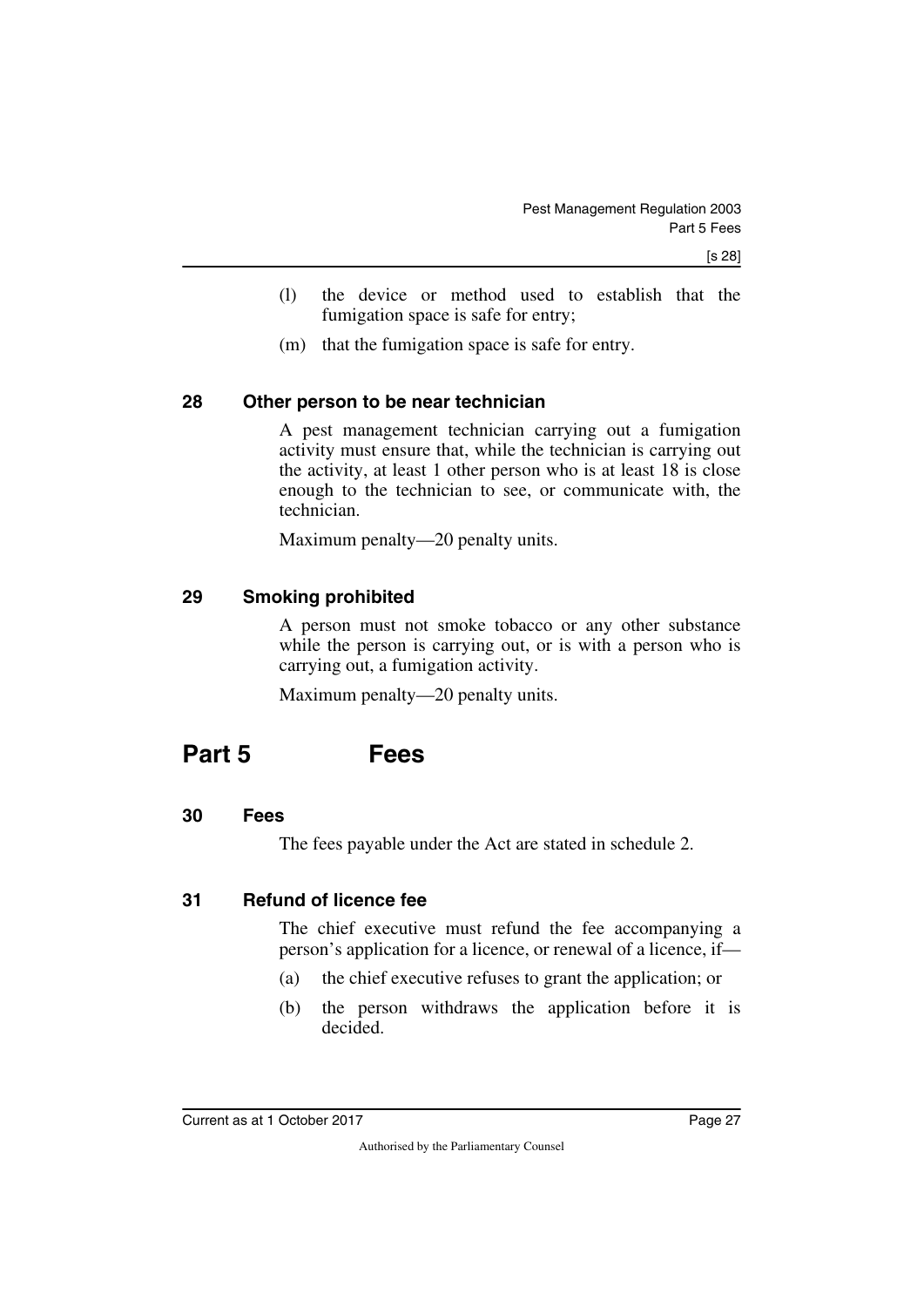### <span id="page-29-1"></span><span id="page-29-0"></span>Schedule 2

## **Schedule 2 Fees**

section 30

|              |                                                                       | \$     |
|--------------|-----------------------------------------------------------------------|--------|
| $\mathbf{1}$ | Application fee for a licence (Act, s $19(1)(c)(i)$ ) for-            |        |
|              | 1 year or less<br>(a)                                                 | 287.00 |
|              | (b)<br>more than 1 year but not more than 2 years                     | 443.50 |
|              | more than 2 years but not more than 3 years<br>(c)                    | 600.50 |
|              | (d)<br>more than 3 years but not more than 4 years                    | 757.00 |
|              | more than 4 years but not more than 5 years<br>(e)                    | 914.50 |
| 2            | Application fee for a renewal of a licence (Act, s<br>$29(3)(b)$ for- |        |
|              | 1 year or less<br>(a)                                                 | 157.00 |
|              | more than 1 year but not more than 2 years<br>(b)                     | 314.50 |
|              | more than 2 years but not more than 3 years<br>(c)                    | 471.00 |
|              | (d)<br>more than 3 years but not more than 4 years                    | 628.00 |
|              | more than 4 years but not more than 5 years<br>(e)                    | 785.00 |
| 3            | Application fee for a variation of a licence (Act, s<br>34(2)(b)      | 51.50  |
| 4            | Application fee for a replacement of a licence (Act, s<br>40(2)(c)    | 51.50  |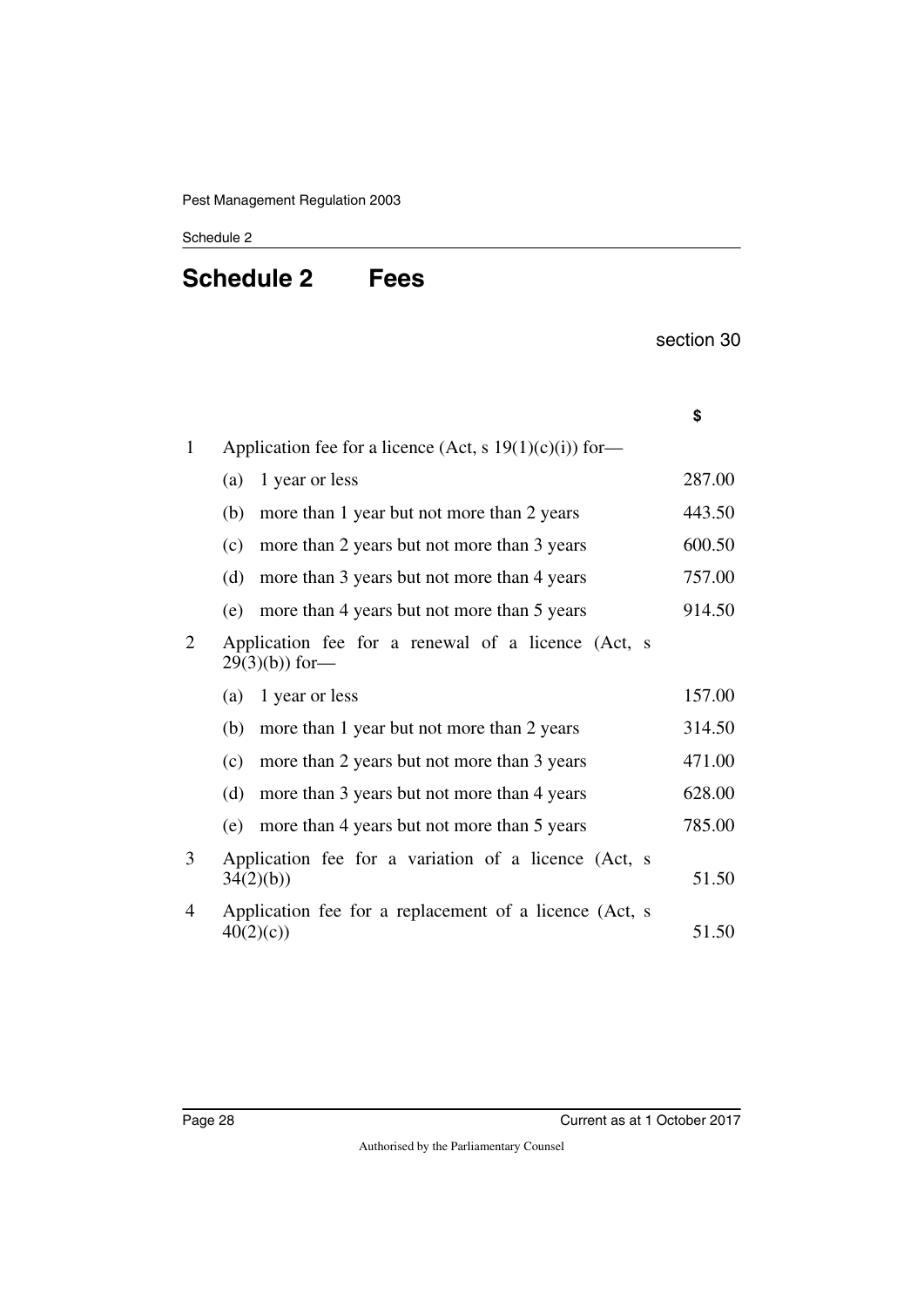Schedule 3

## <span id="page-30-0"></span>**Schedule 3 Dictionary**

section 3

<span id="page-30-1"></span>*approved label* means a label approved under part 2 of the Agvet Code of Queensland.

*authorised officer* means an authorised officer under the *Biosecurity Act 2014*.

*danger sign* means a sign on a white background showing—

- (a) in print that is easily read, the name of, and a contact telephone number for—
	- (i) if the pest management technician carrying out a relevant fumigation activity is employed or otherwise engaged by a person who carries on a business that provides the fumigation activity—the person; or
	- (ii) otherwise—the pest management technician; and
- (b) in red capital letters at least 50mm high, in the following form—

## 'DANGER

## KEEP OUT

## FUMIGATION IN PROGRESS

WITH (name of fumigant)'.

*exposure period*, for a relevant fumigation activity, means the period from when the introduction of the fumigant into the fumigation space starts until a clearance certificate is given for the activity under section 27.

*fumigation space* means the entire space into which a fumigant is introduced for a fumigation activity that is using a fumigant.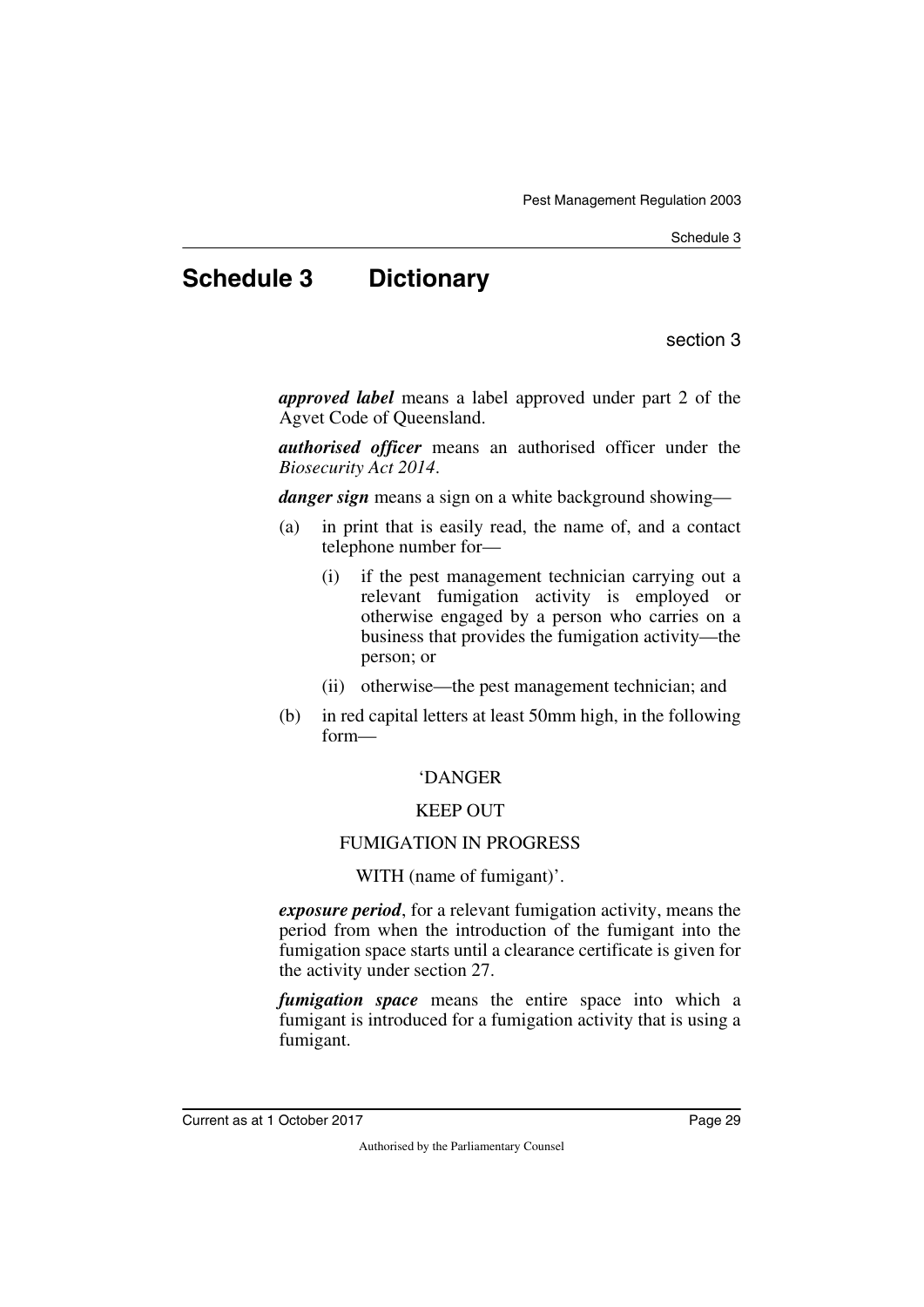#### Schedule 3

*licence number*, of a pest management technician, means the number of the licence held by the pest management technician.

#### *recordable activity* means—

- (a) a fumigation activity that is using a fumigant; or
- (b) a pest control activity that is using a pesticide.

*relevant fumigation activity* means fumigation activity that is using a fumigant in a fumigation space.

*responsible person*, for a recordable activity, means—

- (a) if the activity is carried out by a trainee—the person who employs the trainee; or
- (b) if the activity is carried out by a pest management technician employed by another person carrying on a business that provides a pest management activity—the person who employs the technician; or
- (c) otherwise—the pest management technician who carries out the activity.

*retention period* see section 24(2)(b).

*risk area* see section 18.

*timber pests* means pests that attack, infest or destroy timber or timber products.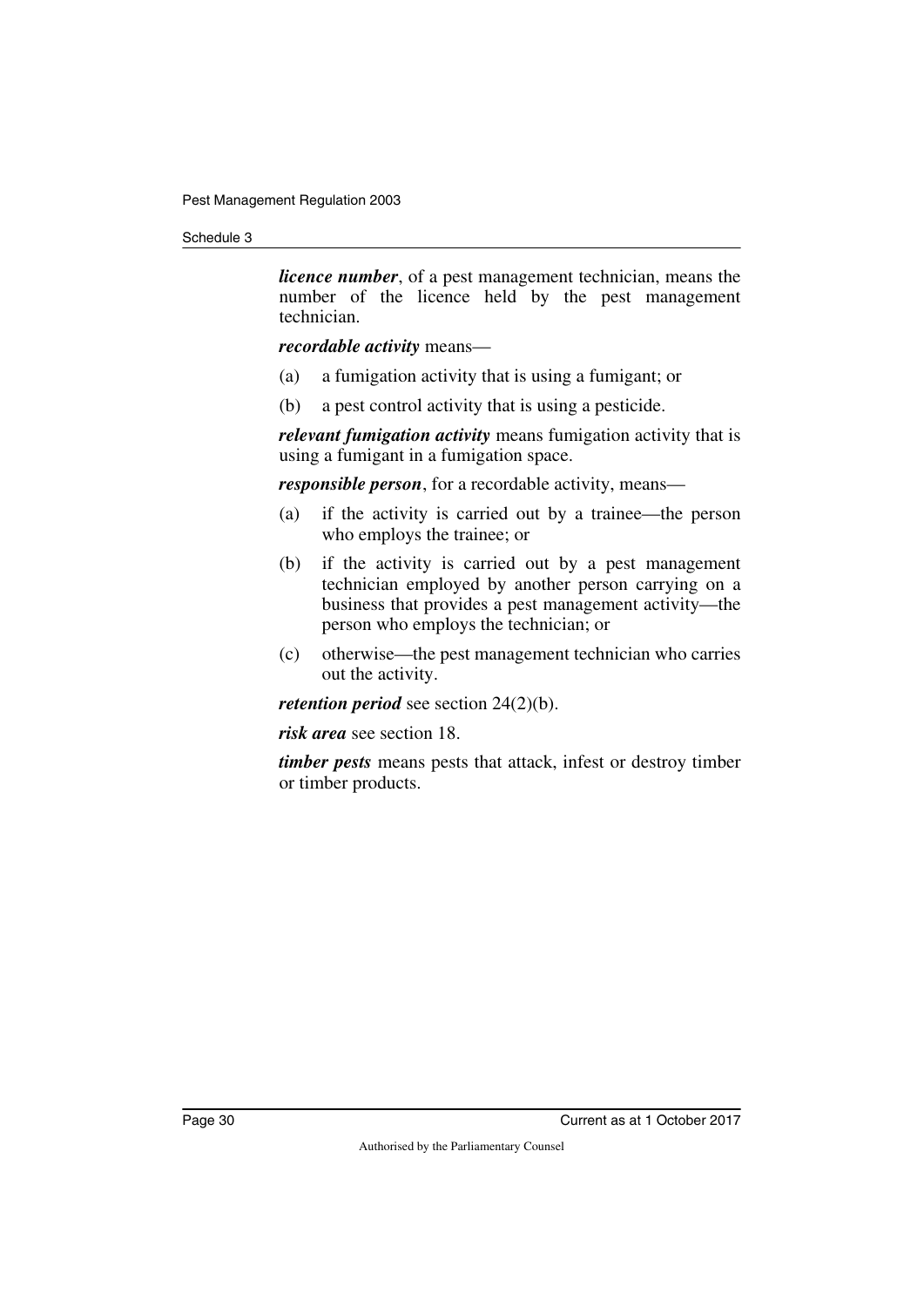## **1 Index to endnotes**

2 Key

- 3 Table of reprints
- 4 List of legislation
- 5 List of annotations

## **2 Key**

**Key to abbreviations in list of legislation and annotations**

| Key | <b>Explanation</b>                                          | Key         | <b>Explanation</b>              |
|-----|-------------------------------------------------------------|-------------|---------------------------------|
|     | $AIA = Acts Interpretation Act (prev) = previously$<br>1954 |             |                                 |
|     | $\text{and} = \text{amended}$                               |             | proc = proclamation             |
| t   | $\mathbf{a} \mathbf{m} \mathbf{d}$ = amendment              |             | $\mathbf{prox} = \mathbf{prox}$ |
|     | $ch = chapter$                                              | $pt = part$ |                                 |
|     | $def = definition$                                          |             | $pubd = published$              |
|     | $div = division$                                            |             | $R[X] =$ Reprint No. [X]        |
|     | $exp = expires/expired$                                     | <b>RA</b>   | $=$ Reprints Act 1992           |
|     | $\mathbf{gaz} = \mathbf{gazette}$                           |             | $reloc =$ relocated             |
|     | $hdg =$ heading                                             | m           | $renu = renumbered$             |
|     | $ins = inserted$                                            |             | $rep = rep\text{ }$             |
|     | $\mathbf{lap} = \mathbf{lapsed}$                            |             | $(retro = retrospectively)$     |
| d   | notf = notified                                             |             | $rv = revised version$          |
|     | $num = numbered$                                            |             | $s = section$                   |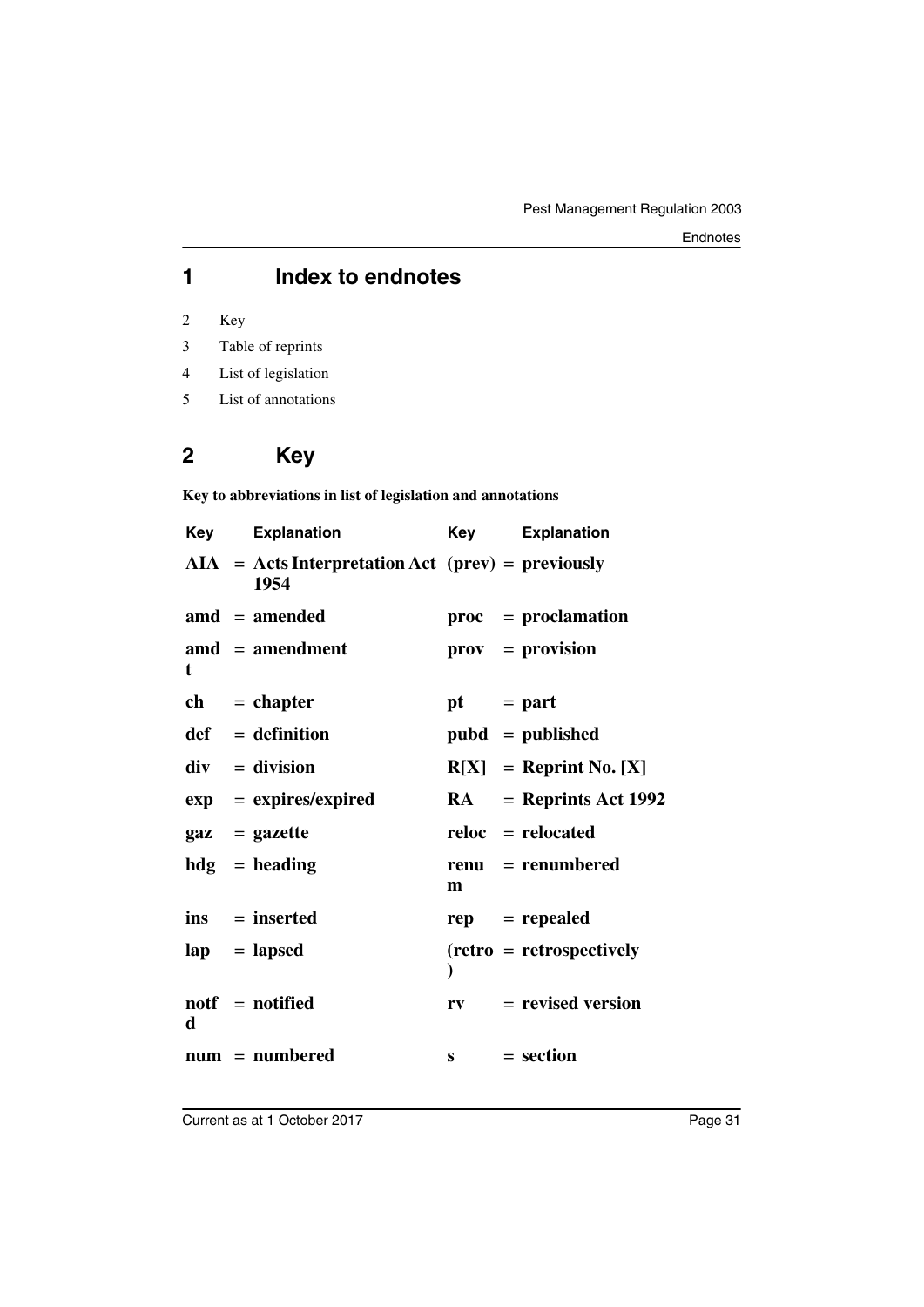Pest Management Regulation 2003

#### **Endnotes**

|            | <b>Key</b> Explanation         |            | <b>Key</b> Explanation                              |
|------------|--------------------------------|------------|-----------------------------------------------------|
| c          | $\theta$ in = order in council | sch        | $=$ schedule                                        |
|            | $om = omitted$                 |            | $sdiv = subdivision$                                |
|            | $orig = original$              | SIA –      | $=$ Statutory Instruments Act<br>1992               |
| $p = page$ |                                | <b>SIR</b> | $=$ Statutory Instruments<br><b>Regulation 2012</b> |
|            | $para = paragraph$             | SL         | $=$ subordinate legislation                         |
|            | $prec = preceding$             |            | $sub =$ substituted                                 |
|            | $pres = present$               | m          | $unnu = unnumbered$                                 |

**prev** = **previous**

## **3 Table of reprints**

A new reprint of the legislation is prepared by the Office of the Queensland Parliamentary Counsel each time a change to the legislation takes effect.

The notes column for this reprint gives details of any discretionary editorial powers under the **Reprints Act 1992** used by the Office of the Queensland Parliamentary Counsel in preparing it. Section  $5(c)$  and (d) of the Act are not mentioned as they contain mandatory requirements that all amendments be included and all necessary consequential amendments be incorporated, whether of punctuation, numbering or another kind. Further details of the use of any discretionary editorial power noted in the table can be obtained by contacting the Office of the Queensland Parliamentary Counsel by telephone on 3003 9601 or email legislation.queries@oqpc.qld.gov.au.

From 29 January 2013, all Queensland reprints are dated and authorised by the Parliamentary Counsel. The previous numbering system and distinctions between printed and electronic reprints is not continued with the relevant details for historical reprints included in this table.

| No. | <b>Reprint Amendments</b><br>included | <b>Effective</b>  | <b>Notes</b> |
|-----|---------------------------------------|-------------------|--------------|
| -1  | none                                  | 20 September 2003 |              |
| 1 A | 2003 SL No. 279                       | 14 November 2003  |              |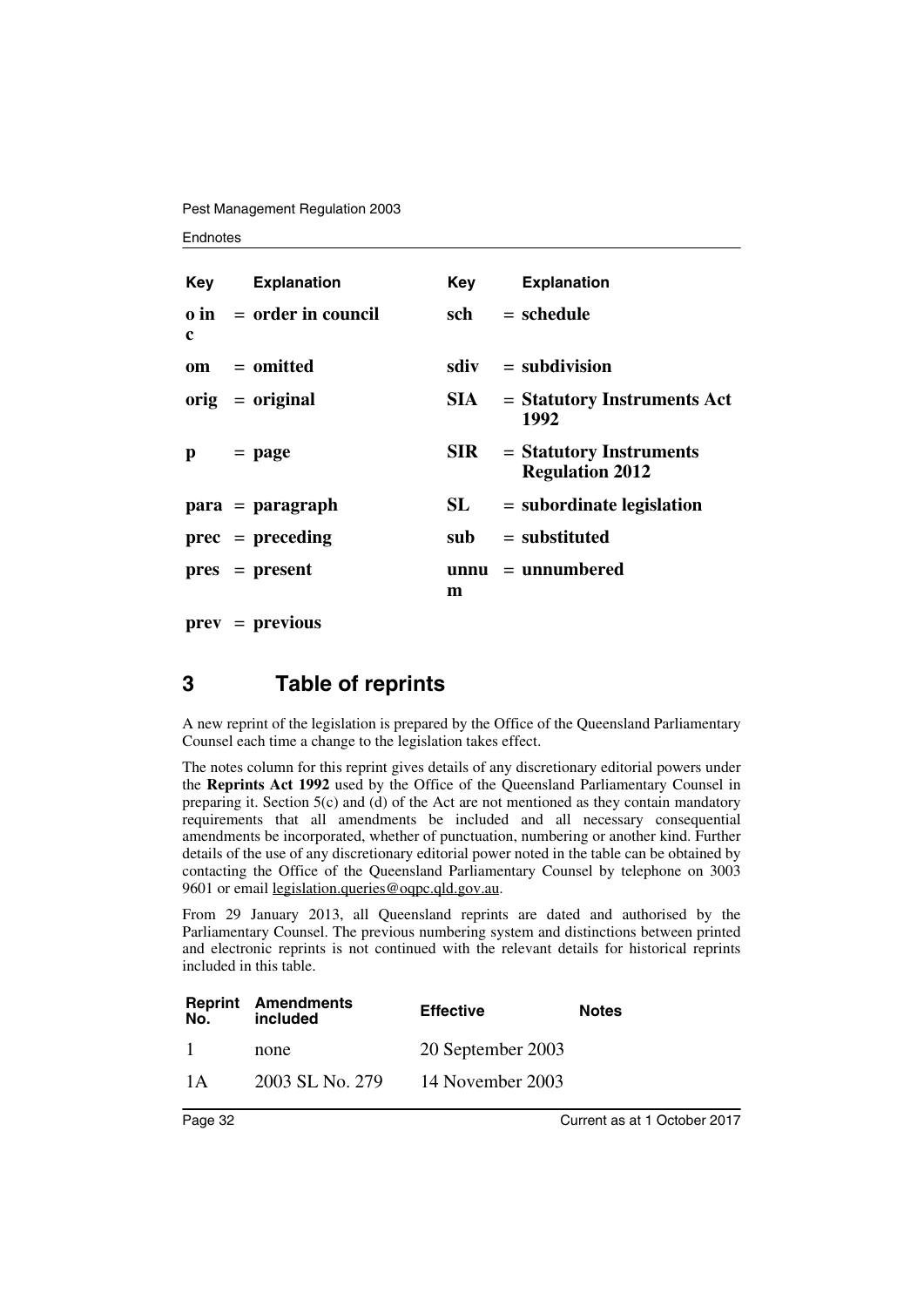#### Endnotes

| Reprint<br>No.  | <b>Amendments</b><br>included | <b>Effective</b>                 | <b>Notes</b>                     |
|-----------------|-------------------------------|----------------------------------|----------------------------------|
| 1B              |                               | 20 March 2004                    | ss 20, 27<br>commenced           |
| 1 <sup>C</sup>  | 2004 SL No. 154               | 18 August 2004                   |                                  |
| 1D              |                               | 20 September 2004 s 13 commenced |                                  |
| 1E              | 2005 SL No. 46                | 1 April 2005                     |                                  |
| 1F              | 2005 SL No. 170               | 1 October 2005                   |                                  |
|                 | 2005 SL No. 236               |                                  |                                  |
| $\overline{2}$  |                               | 1 July 2006                      | provs exp 30 June<br>2006        |
| 2A              | 2006 SL No. 190               | 1 October 2006                   |                                  |
| 2B              | 2006 SL No. 308               | 15 December 2006                 |                                  |
| 2C              | 2007 SL No. 143               | 29 June 2007                     |                                  |
| 2D              | 2007 SL No. 129               | 1 October 2007                   |                                  |
| 2E              | 2008 SL No. 9                 | 1 February 2008                  |                                  |
| 3 <sub>rv</sub> | 2008 SL No. 185               | 1 October 2008                   | Revision notice<br>issued for R3 |
| 3A              | 2009 SL No. 31                | 17 April 2009                    |                                  |
| 3B              | 2009 SL No. 291               | 1 January 2010                   |                                  |
| 3C              | 2010 SL No. 71                | 30 April 2010                    |                                  |
| 3D              | 2010 SL No. 193               | 1 October 2010                   |                                  |
| 3E              | 2011 SL No. 180               | 16 September 2011                |                                  |
| 3F              | 2011 SL No. 117               | 1 October 2011                   |                                  |
| 3G              | 2012 SL No. 152               | 1 October 2012                   |                                  |
| 3H              | 2012 SL No. 244               | 21 December 2012                 |                                  |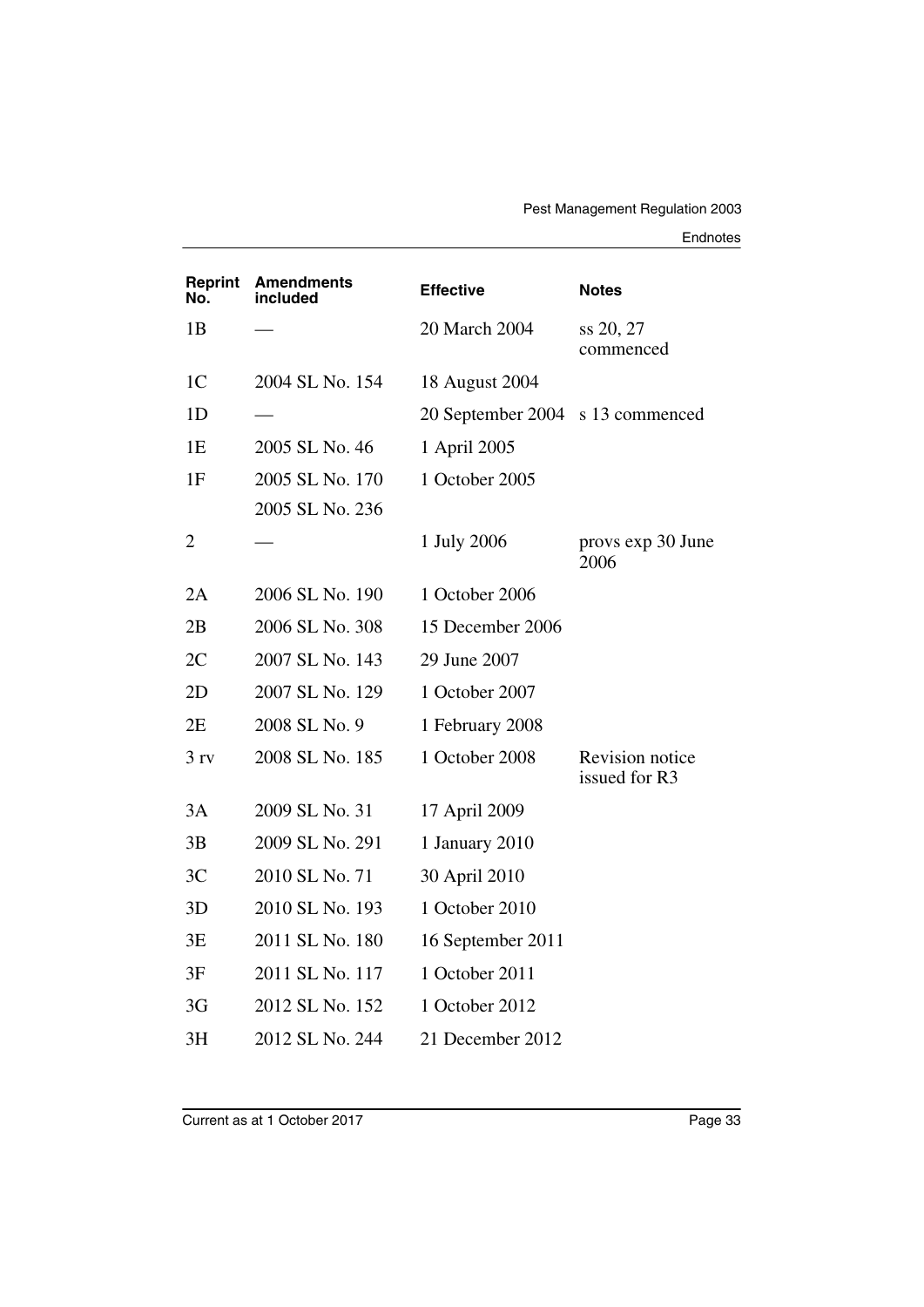Pest Management Regulation 2003

#### **Endnotes**

| <b>Current as at</b> | <b>Amendments</b><br><b>Notes</b><br>included |  |  |
|----------------------|-----------------------------------------------|--|--|
| 1 October 2013       | 2013 SL No. 185                               |  |  |
| 1 October 2014       | 2014 SL No. 211                               |  |  |
| 1 October 2015       | 2015 SL No. 49                                |  |  |
| 1 July 2016          | 2016 SL No. 75                                |  |  |
| 1 October 2016       | 2016 SL No. 90                                |  |  |
| 1 October 2017       | 2017 SL No. 81                                |  |  |

## **4 List of legislation**

#### **Regulatory impact statements**

For subordinate legislation that has a regulatory impact statement, specific reference to the statement is included in this list.

#### **Explanatory notes**

All subordinate legislation made on or after 1 January 2011 has an explanatory note. For subordinate legislation made before 1 January 2011 that has an explanatory note, specific reference to the note is included in this list.

#### **Pest Management Regulation 2003 SL No. 201**

made by the Governor in Council on 4 September 2003 notfd gaz 5 September 2003 pp 57–8 ss 1–2 commenced on date of notification s 13 commenced 20 September 2004 (see s 2(1)) ss 20, 27 commenced 20 March 2004 (see s 2(2)) remaining provisions commenced 20 September 2003 (see s 2(3)) exp 31 August 2018 (see SIA s 56A(2) and SIR s 3 sch 2 pt 2) Notes—(1) The expiry date may have changed since this reprint was published. See the latest reprint of the SIR for any change. (2) A regulatory impact statement and explanatory note were prepared. amending legislation—

#### **Pest Management Amendment Regulation (No. 1) 2003 SL No. 279**

notfd gaz 14 November 2003 pp 871–2 commenced on date of notification

#### **Health Legislation Amendment Regulation (No. 3) 2004 SL No. 154 ss 1–2(1), pt 6** notfd gaz 13 August 2004 pp 1165–7

ss 1–2 commenced on date of notification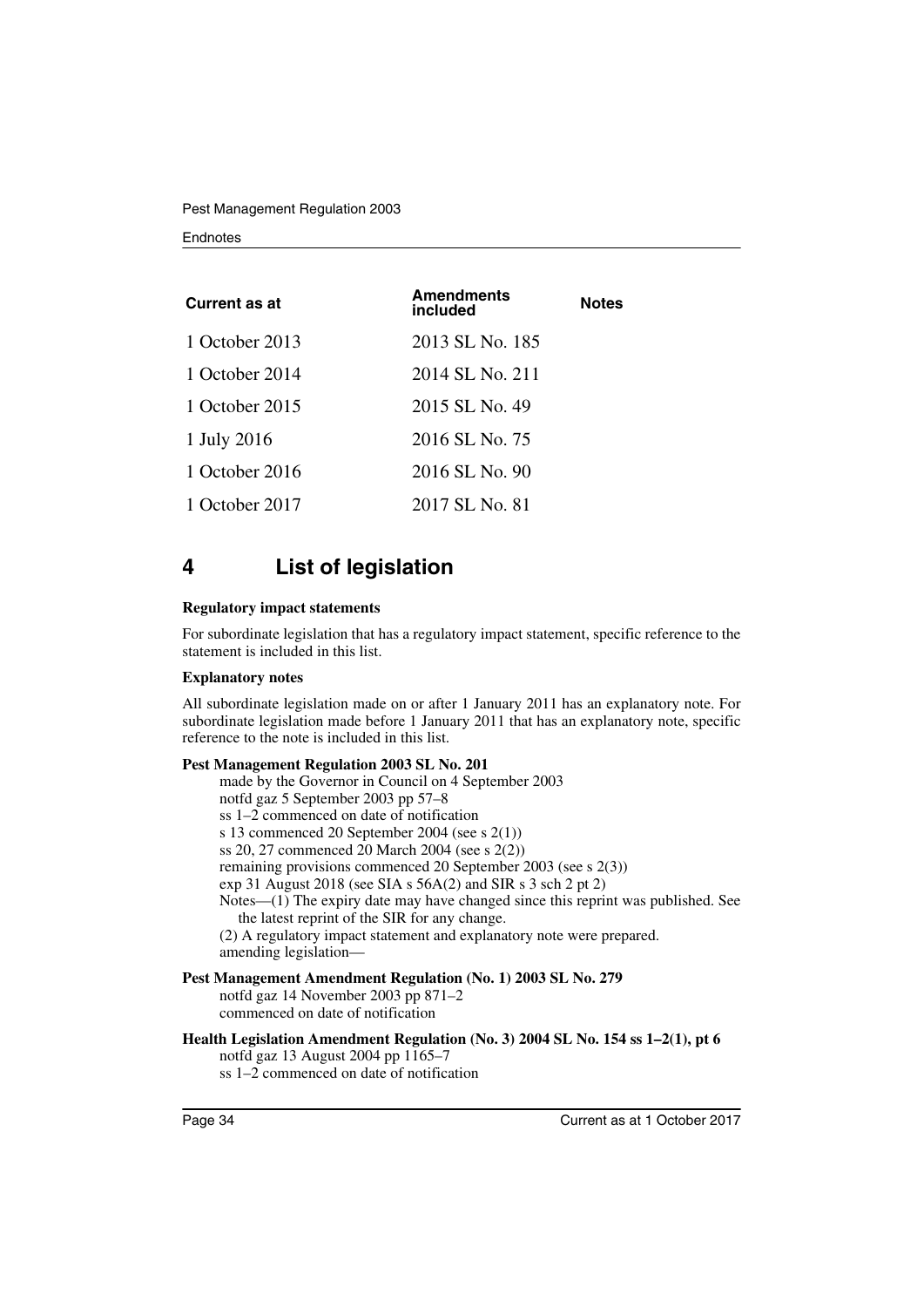Current as at 1 October 2017 **Page 35** remaining provisions commenced 18 August 2004 (see s 2(1)) **Health Legislation Amendment Regulation (No. 1) 2005 SL No. 46 pts 1, 3** notfd gaz 1 April 2005 pp 1066–9 commenced on date of notification **Health Legislation Amendment Regulation (No. 4) 2005 SL No. 170 ss 1, 2(2), pt 6** notfd gaz 29 July 2005 pp 1146–8 ss 1–2 commenced on date of notification remaining provisions commenced 1 October 2005 (see s 2(2)) **Pest Management Amendment Regulation (No. 1) 2005 SL No. 236** notfd gaz 23 September 2005 pp 309–10 ss 1–2 commenced on date of notification remaining provisions commenced 1 October 2005 (see s 2) **Health Legislation Amendment Regulation (No. 6) 2006 SL No. 190 ss 1, 2(3), pt 7** notfd gaz 28 July 2006 pp 1480–2 ss 1–2 commenced on date of notification remaining provisions commenced 1 October 2006 (see s 2(3)) **Health Legislation Amendment Regulation (No. 7) 2006 SL No. 308 pts 1, 6** notfd gaz 15 December 2006 pp 1861–5 commenced on date of notification **Health Legislation Amendment Regulation (No. 3) 2007 SL No. 129 ss 1, 2(4), pt 5** notfd gaz 22 June 2007 pp 1018–20 ss 1–2 commenced on date of notification remaining provisions commenced 1 October 2007 (see s 2(4)) **Health Legislation Amendment Regulation (No. 4) 2007 SL No. 143 pts 1, 7** notfd gaz 29 June 2007 pp 1157–65 commenced on date of notification **Health Legislation Amendment Regulation (No. 1) 2008 SL No. 9 pts 1, 3** notfd gaz 1 February 2008 pp 465–7 commenced on date of notification **Health Legislation Amendment Regulation (No. 3) 2008 SL No. 185 ss 1, 2(4), pt 7** notfd gaz 27 June 2008 pp 1268–78 ss 1–2 commenced on date of notification remaining provisions commenced 1 October 2008 (see s 2(4)) **Pest Management Amendment Regulation (No. 1) 2009 SL No. 31** notfd gaz 17 April 2009 pp 1775–6 commenced on date of notification **Health Legislation Amendment Regulation (No. 3) 2009 SL No. 291 pts 1, 3** notfd gaz 11 December 2009 pp 1187–91 ss 1–2 commenced on date of notification remaining provisions commenced 1 January 2010 (see s 2) **Pest Management Amendment Regulation (No. 1) 2010 SL No. 71** notfd gaz 30 April 2010 pp 1053–4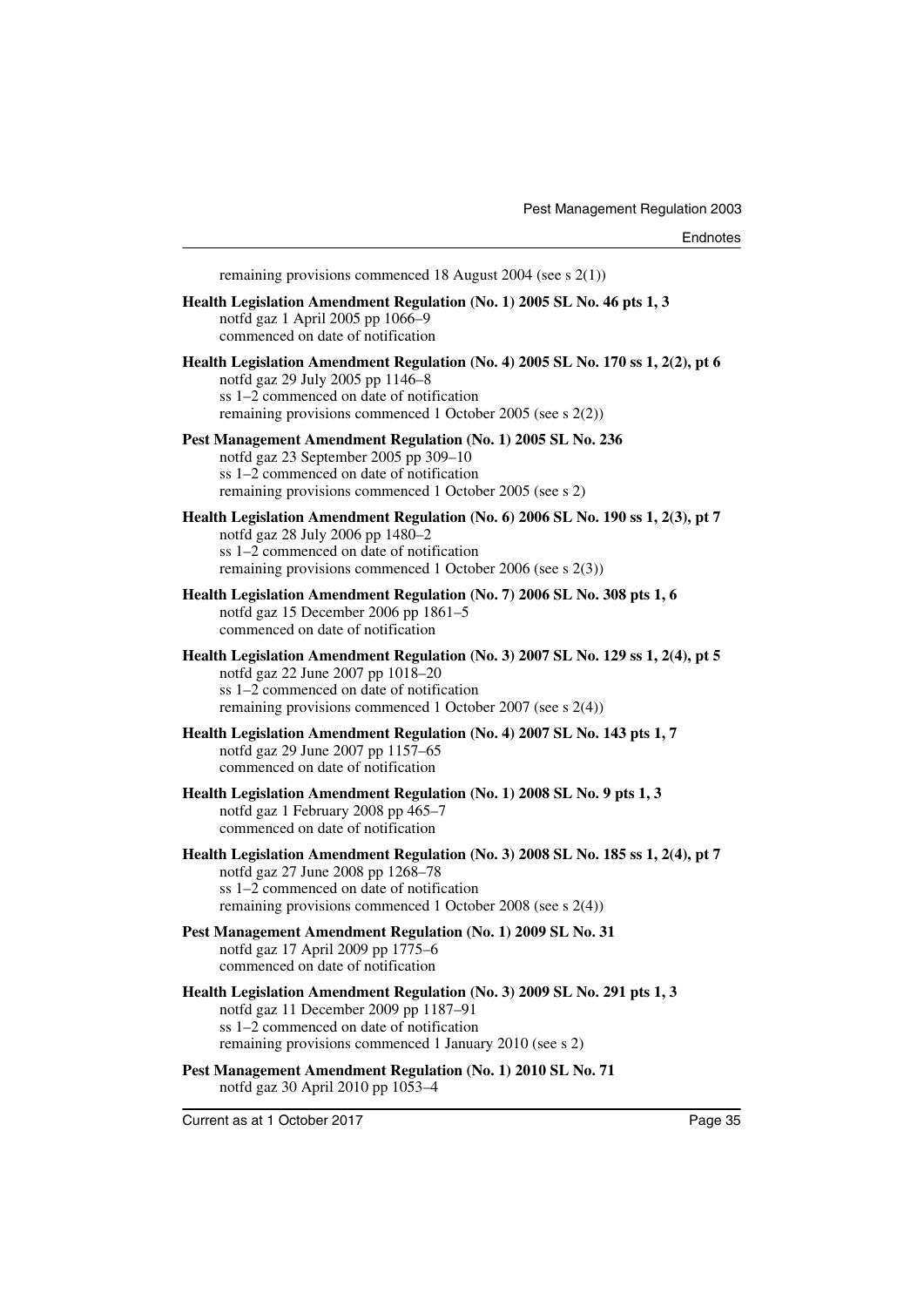Pest Management Regulation 2003

#### **Endnotes**

commenced on date of notification

**Health Legislation (Fees) Amendment Regulation (No. 1) 2010 SL No. 193 ss 1, 2(3), pt 4**

notfd gaz 30 July 2010 pp 1253–5 ss 1–2 commenced on date of notification remaining provisions commenced 1 October 2010 (see s 2(3))

#### **Health Legislation (Fees) Amendment Regulation (No. 1) 2011 SL No. 117 ss 1, 2(4), pt 5**

notfd gaz 1 July 2011 pp 589–96 ss 1–2 commenced on date of notification remaining provisions commenced 1 October 2011 (see s 2(4))

## **Pest Management Amendment Regulation (No. 1) 2011 SL No. 180**

notfd gaz 16 September 2011 pp 134–5 commenced on date of notification

#### **Health Legislation (Fees) Amendment Regulation (No. 1) 2012 SL No. 152 pts 1, 5** notfd gaz 7 September 2012 pp 17–18 ss 1–2 commenced on date of notification remaining provisions commenced 1 October 2012 (see s 2)

#### **Pest Management Amendment Regulation (No. 1) 2012 SL No. 244** notfd gaz 21 December 2012 pp 599–602 commenced on date of notification

#### **Health Legislation (Fees) Amendment Regulation (No. 1) 2013 SL No. 185 pts 1, 5** notfd <www.legislation.qld.gov.au> 27 September 2013 ss 1–2 commenced on date of notification remaining provisions commenced 1 October 2013 (see s 2)

#### **Health Legislation (Fees) Amendment Regulation (No. 1) 2014 SL No. 211 pts 1, 6** notfd <www.legislation.qld.gov.au> 26 September 2014 ss 1–2 commenced on date of notification remaining provisions commenced 1 October 2014 (see s 2)

#### **Health Legislation (Fees) Amendment Regulation (No. 1) 2015 SL No. 49 ss 1, 2(2) pt 6**

notfd <www.legislation.qld.gov.au> 26 June 2015 ss 1–2 commenced on date of notification remaining provisions commenced 1 October 2015 (see s 2(2))

#### **Biosecurity Regulation 2016 SL No. 75 ss 1–2, 129 sch 12**

notfd <www.legislation.qld.gov.au> 17 June 2016 ss 1–2 commenced on date of notification

s 129 sch 12 commenced 1 July 2016 immediately after the commencement of the Natural Resources and Mines Legislation (Fees) Amendment Regulation (No. 1) 2016, pt 11 (see s 2)

#### **Health Legislation (Fees) Amendment Regulation (No. 1) 2016 SL No. 90 ss 1, 2(2), pt 5**

notfd <www.legislation.qld.gov.au> 24 June 2016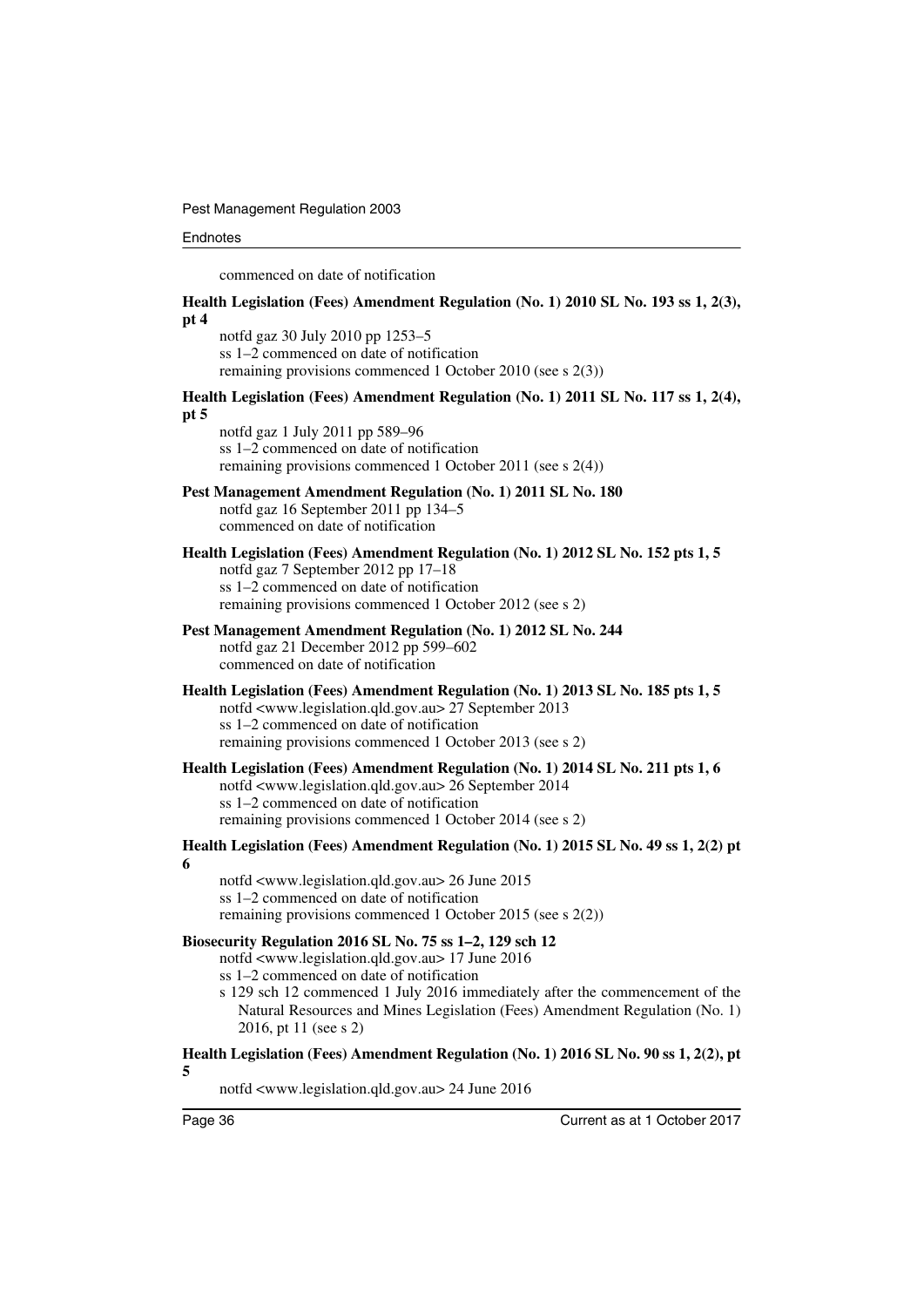**Endnotes** 

ss 1–2 commenced on date of notification pt 5 commenced 1 October 2016 (see s 2(2))

#### **Health Legislation (Fees) Amendment Regulation (No. 1) 2017 SL No. 81** notfd <www.legislation.qld.gov.au> 9 June 2017 ss 1–2 commenced on date of notification pt 6 commenced 1 October 2016 (see s 2(2))

## **5 List of annotations**

#### **PART 1A—EXEMPTIONS**

**pt hdg** ins 2003 SL No. 279 s 3 sub 2005 SL No. 236 s 4

**Division 1—Fire ant prevention, control or eradication div hdg** ins 2005 SL No. 236 s 4 exp 30 June 2006 (see prev s 3C)

**Exemption for electric or fire ant prevention, control or eradication—Act, s 10**

**s 3A** prev s 3A ins 2003 SL No. 279 s 3 amd 2005 SL No. 236 s 5 exp 30 June 2006 (see prev s 3C) pres s 3A ins 2006 SL No. 308 s 32 amd 2011 SL No. 180 s 3; 2016 SL No. 75 s 129 sch 12

#### **Exemption for red imported fire ant prevention, control or eradication—Act, s 10**

**s 3B** prev s 3B ins 2003 SL No. 279 s 3 exp 30 June 2006 (see prev s 3C) pres s 3B ins 2011 SL No. 180 s 4 amd 2016 SL No. 75 s 129 sch 12

#### **Exemption of kordon termite barrier—Act, s 10**

**s 3C** prev s 3C ins 2003 SL No. 279 s 3 amd 2005 SL No. 236 s 6 exp 30 June 2006 (see prev s 3C) pres s 3C ins 2011 SL No. 180 s 4

#### **Division 2—Dengue mosquito prevention, control or eradication div hdg** ins 2005 SL No. 236 s 7

om 2006 SL No. 308 s 31

**Exemption for dengue mosquito prevention, control or eradication—Act, s 10 s 3D** ins 2005 SL No. 236 s 7 amd 2007 SL No. 143 s 20

**Exemption for installing laminated blankets—Act, s 10 s 3E** ins 2008 SL No. 9 s 5

**Exemption for homeguard precision termite management products—Act, s 10 s 3F** ins 2009 SL No. 31 s 3 om 2012 SL No. 244 s 3